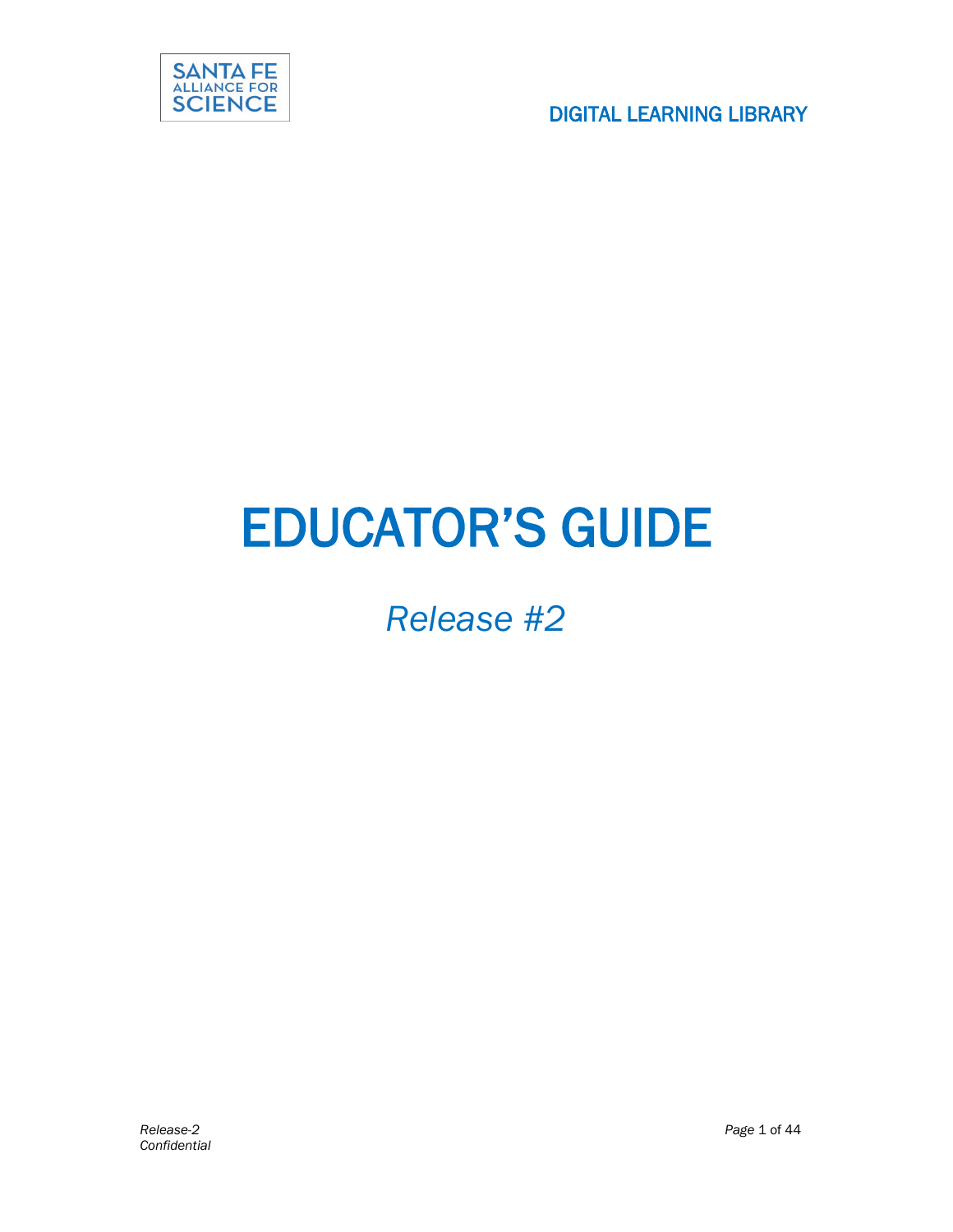

### **DIGITAL LEARNING LIBRARY**

#### **TABLE OF CONTENTS**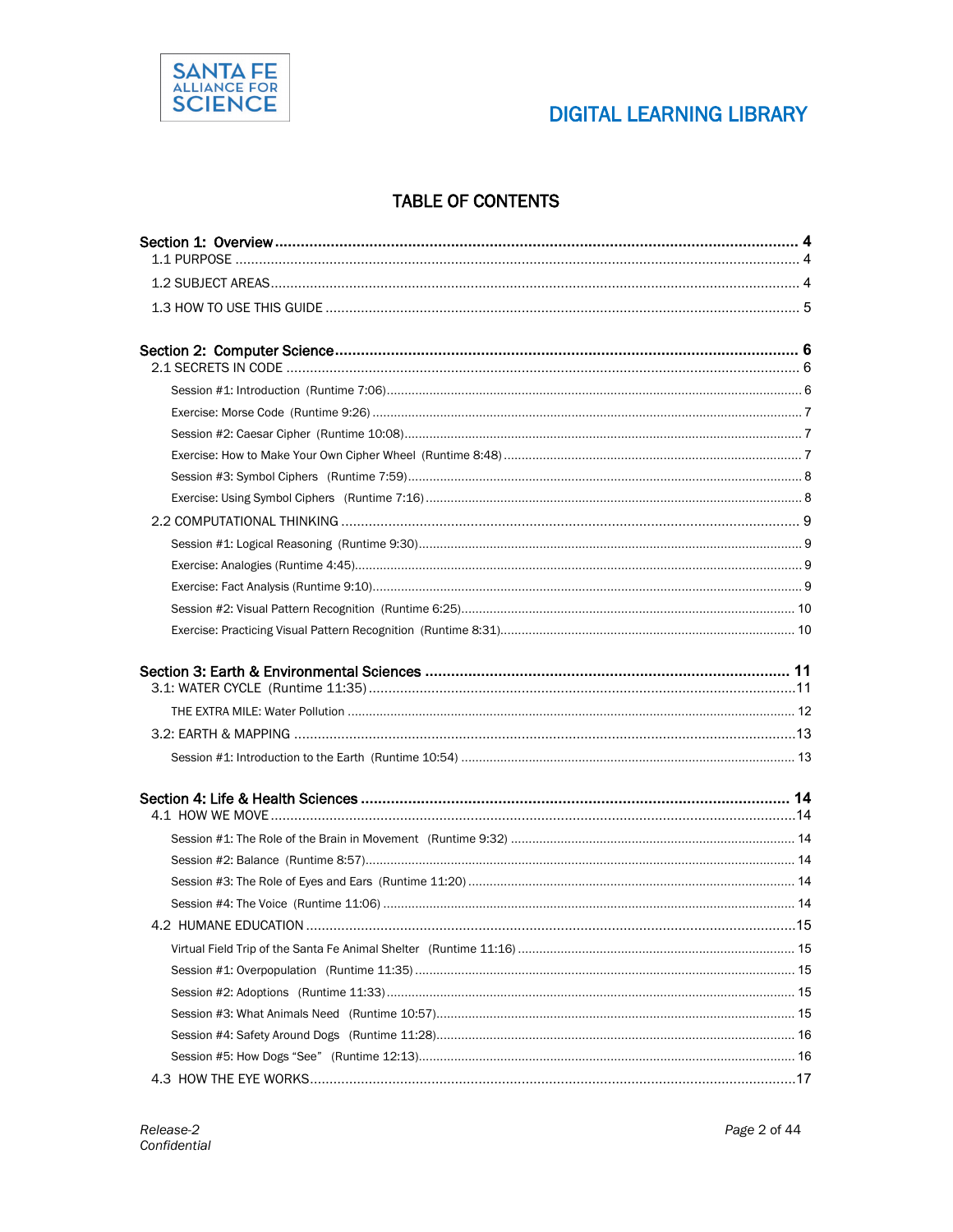

### **DIGITAL LEARNING LIBRARY**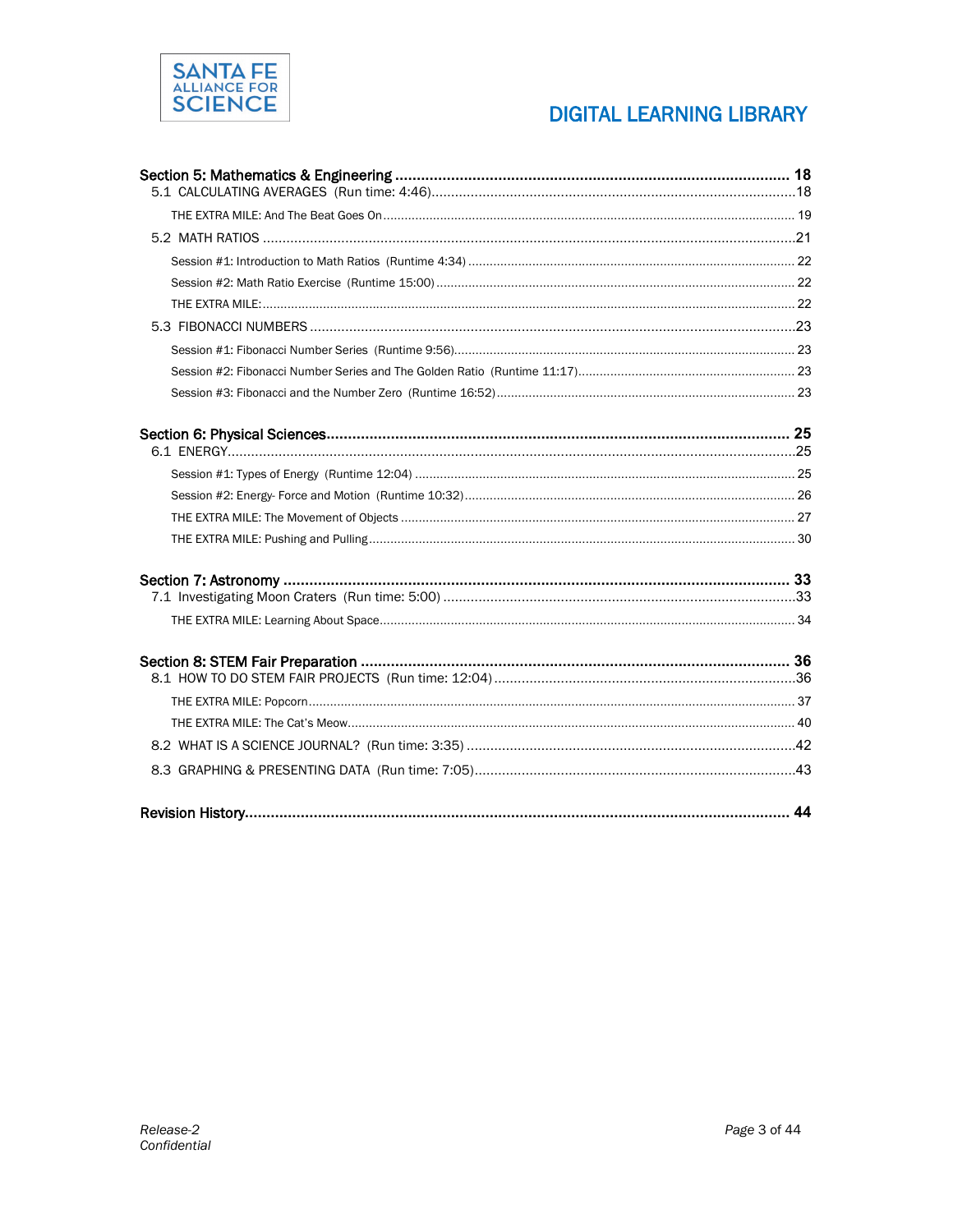

### Section 1: Overview

#### 1.1 PURPOSE

To support the Santa Fe Public Schools (SFPS) as they moved to a remote learning model, the Santa Fe Alliance for Science (SFAFS) agreed to develop a series of learning videos. Though they were originally developed in support of our Adopt-A-School partner, the videos will be made widely available to any SFPS teacher.

### 1.2 SUBJECT AREAS

Video content is created for these subject areas:

- Computer Science
- Earth & Environmental Sciences
- Life & Health Sciences
- Mathematics & Engineering
- Physical Sciences
- Astronomy
- STEM Fair Preparation

SFAFS embraces the concept of STEM Literacy. Activities that support this are embedded within each subject area, and are highlighted.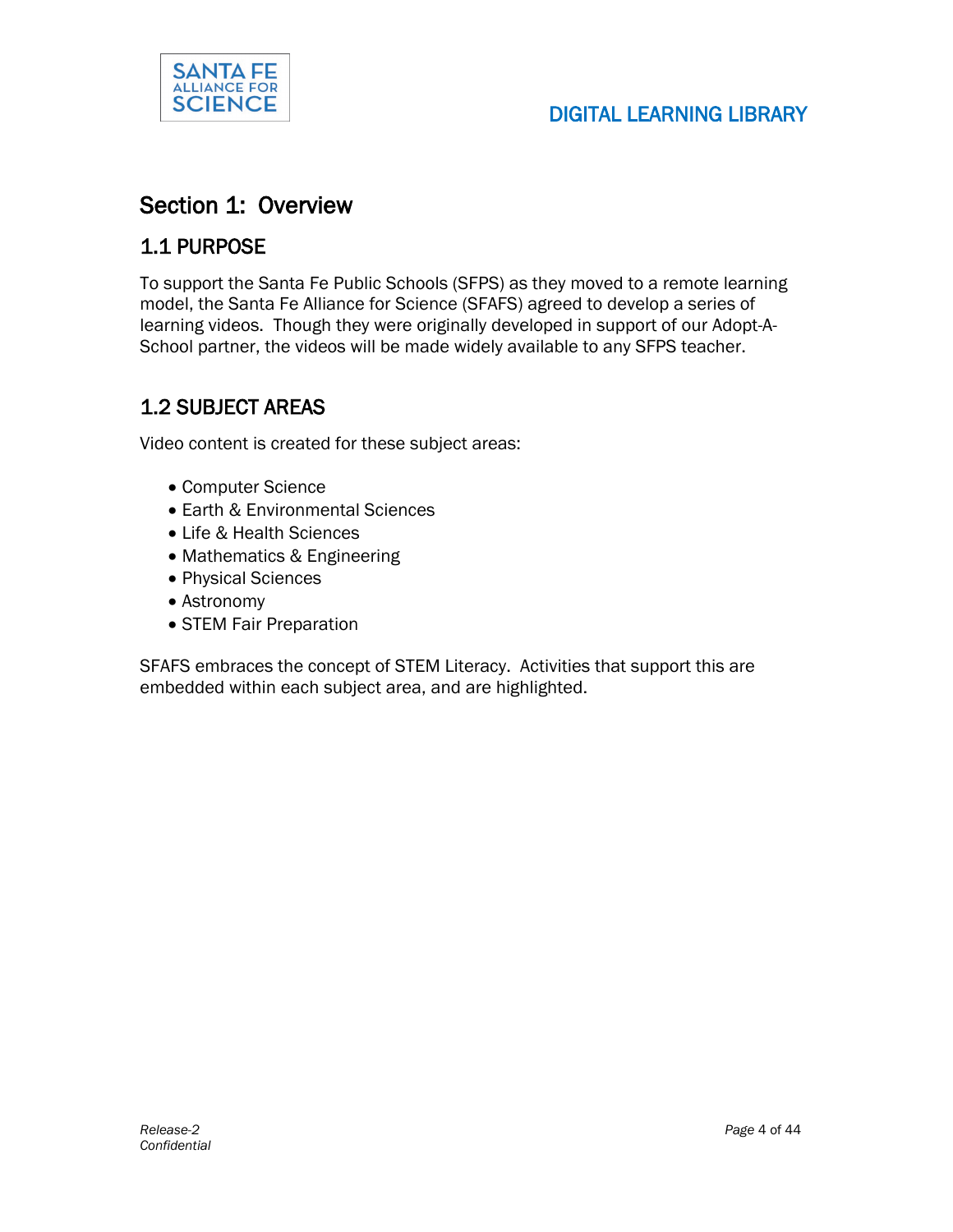

### 1.3 HOW TO USE THIS GUIDE

Within each subject area, there will be a description of the video.

LEARNING OBJECTIVES FOR STUDENTS are highlighted. Linkage to EDUCATIONAL STANDARDS (e.g., NGSS) are also noted.

Where applicable, we also provide some suggestions for supplemental discussion topics that go deeper into some of the concepts that were introduced in the video.

All of the sessions can be jointly taught by an SFAFS Facilitator joining a teacher in *live-stream sessions*. Depending on the subject, we may run the presentation in realtime instead of playing the video. If the teacher wishes the SFAFS Facilitator to go deeper into a topic, or participate in a discussion on the suggested add-ons, this is possible with advance notice.

#### Some sessions will include "The Extra Mile."

This will give you some ideas on additional units of study to build on the content and concepts provided in the video. The units of study may be in the same subject area, or in other subject areas.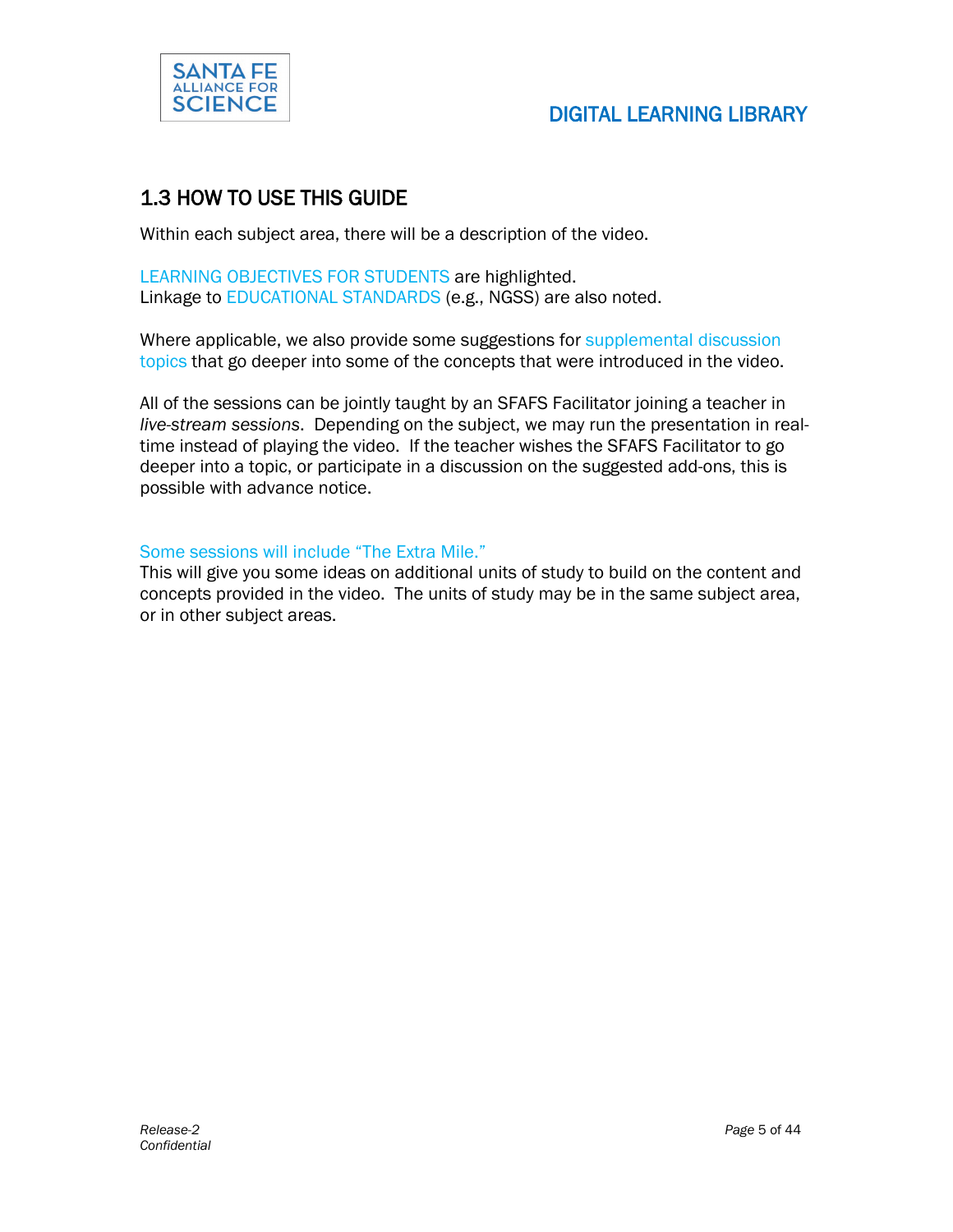

### SCIENCE | SOLID DIGITAL LEARNING LIBRARY

### Section 2: Computer Science

#### 2.1 SECRETS IN CODE

#### ABOUT THE SERIES

This series of videos introduces the science of cryptography. The videos should be viewed in the sequence listed. We will teach students the fundamentals of cryptography, showcase several methods, then give them hands-on experiences in coding secret messages.

#### Learning Objectives for the series:

After completing the modules in the series, students will have practiced and/or gained exposure to:

- 1. Basics of cryptography
- 2. Prime examples of cryptography applied in history
- 3. Problem solving skills
- 4. Communication skills

#### Applicable Education Standards:

| <b>ISTE</b> | 5- Computational Thinking (5a, 5b, 5c)             |
|-------------|----------------------------------------------------|
| <b>CSTA</b> | 1B-DA-06 Collection Visualization & Transformation |

#### Session #1: Introduction (Runtime 7:06)

#### *(Note: this video is also available in Spanish)*

Discuss a few examples from history where codes were used. Explain the coding process.

| <b>Supplemental Discussion Ideas</b> |                                                |
|--------------------------------------|------------------------------------------------|
| Morse Code                           | Who was Samuel Morse?<br>$\bullet$             |
|                                      | • Why was Morse Code invented?                 |
|                                      | • How was it used? Is it still used?           |
| Navajo Code Talkers                  | • Explore the Navajo language                  |
|                                      | • Study the biographies of some of the men who |
|                                      | served in this capacity.                       |
|                                      | • The Navajo language today (importance of     |
|                                      | preserving culture)                            |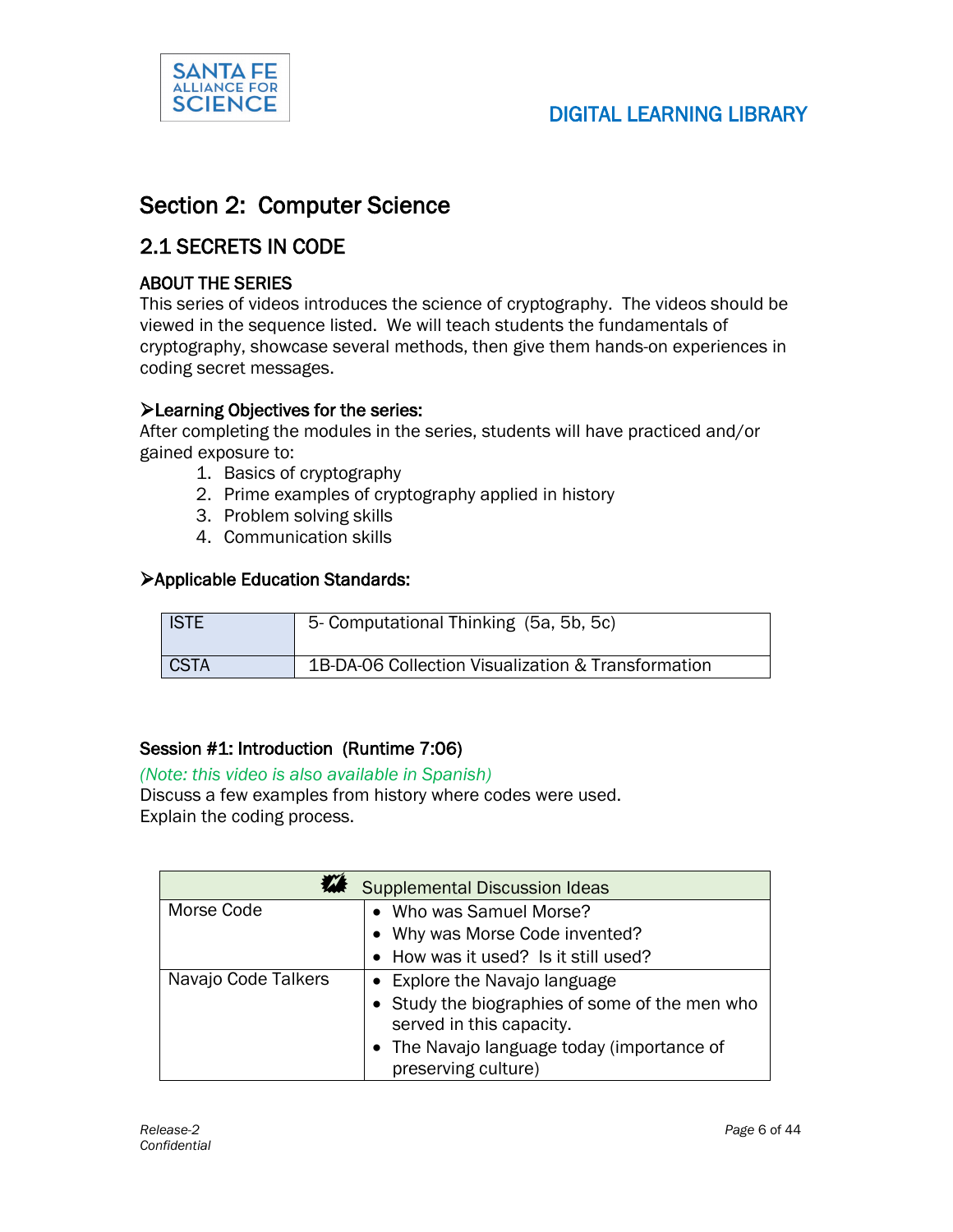

#### Exercise: Morse Code (Runtime 9:26)

Reinforces concepts discussed in Session #1 with hands-on exercises. The video will tell you where to pause playing to allow the students time to figure out the solutions to the exercises.

#### Session #2: Caesar Cipher (Runtime 10:08)

This introduces the concept of shift ciphers: where a letter in the alphabet is represented by another letter (shifting a certain number of letters) or is represented by a number. Both methods utilize code wheels. The method was first used by Julius Caesar.

Because we know that code wheels may not be readily available in the students' homes, we also introduce the "linear code table" which is easily replicated at home if pencil and paper are available.

| <b>Supplemental Discussion Ideas</b> |                                                                                                                         |
|--------------------------------------|-------------------------------------------------------------------------------------------------------------------------|
| Julius Caesar                        | • Study his biography, in particular his role as a<br>military leader that led to the creation of the<br>Caesar Cipher. |
| <b>BC</b> vs AD                      | • The discussion mentions "BC" in the<br>discussion of Caesar.                                                          |
| Thomas Jefferson                     | • He embraced the Caesar Cipher methodology<br>and invented an early version of a code wheel.                           |

#### Exercise: How to Make Your Own Cipher Wheel (Runtime 8:48)

This is a "how to video" that shows step by step how you can make your own reusable version of a cipher wheel – using letters or numbers – at home. The materials used are: scissors, measuring instrument, pencil, scissors, and a fastening method (glue, staple, tape, paperclip, hair pin).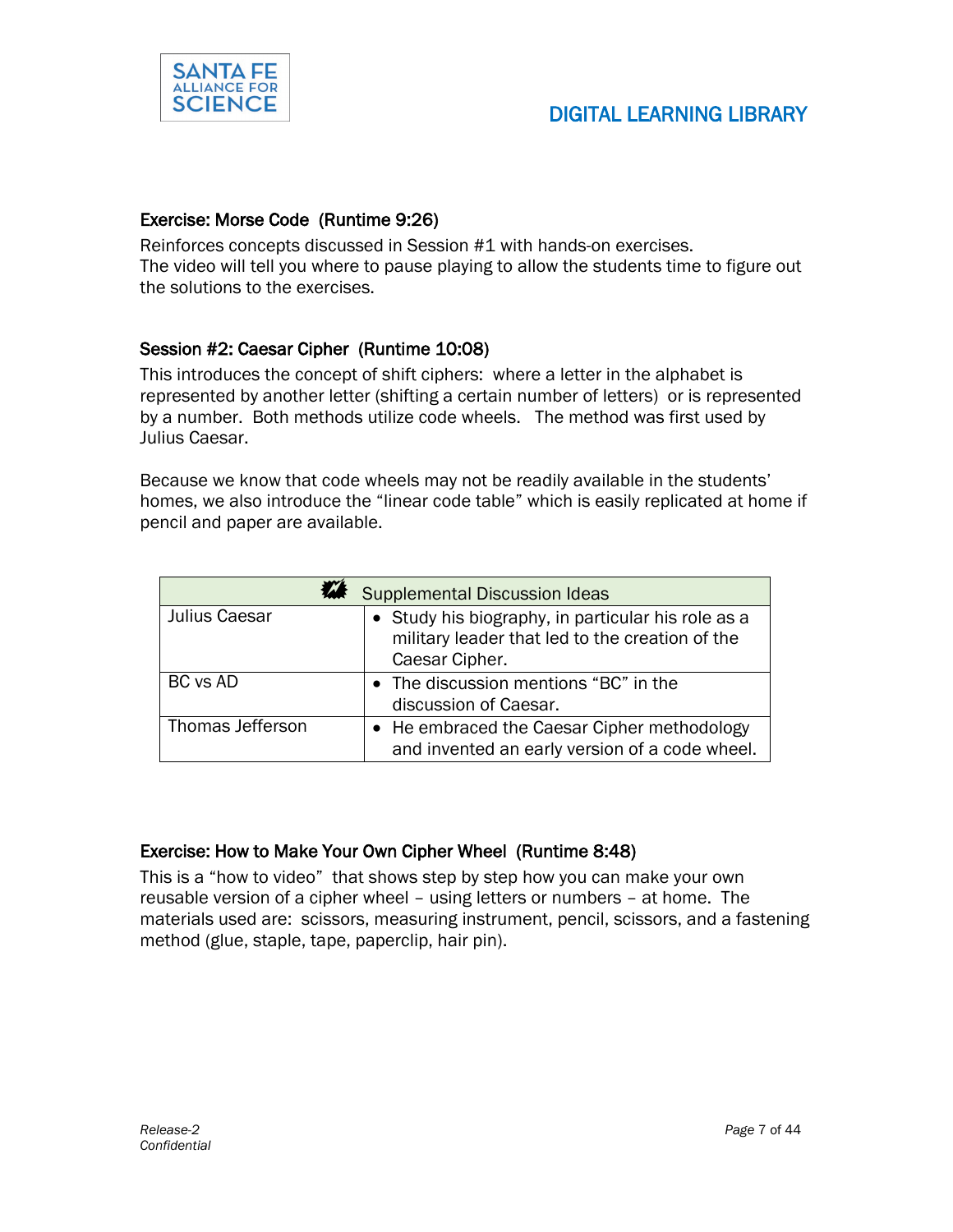

#### Session #3: Symbol Ciphers (Runtime 7:59)

Another method for representing messages is by substituting letters with symbols. We will discuss languages that are based on symbols or characters (e.g., hieroglyphs). Examples where symbols were used for sending secret messages will be discussed.

| <b>Supplemental Discussion Ideas</b> |                                                                                                                                                          |  |
|--------------------------------------|----------------------------------------------------------------------------------------------------------------------------------------------------------|--|
| Hieroglyphics                        | • Discuss the Egyptian culture                                                                                                                           |  |
|                                      | Dive deeper into hieroglyphics                                                                                                                           |  |
| Modern languages                     | • Many modern languages do not use what we<br>refer to as the "western" or "roman" alphabet.<br>Talk about a few of them and go through<br>examples.     |  |
| <b>Sherlock Holmes</b>               | • Who was Sherlock Holmes?<br>• The story of "The Dancing Men" used symbols<br>as a secret code that Sherlock had to decode<br>in order to solve a case. |  |

#### Exercise: Using Symbol Ciphers (Runtime 7:16)

Reinforces concepts discussed in Session #3 with hands-on exercises. The video will tell you where to pause playing to allow the students time to figure out the solutions to the exercises.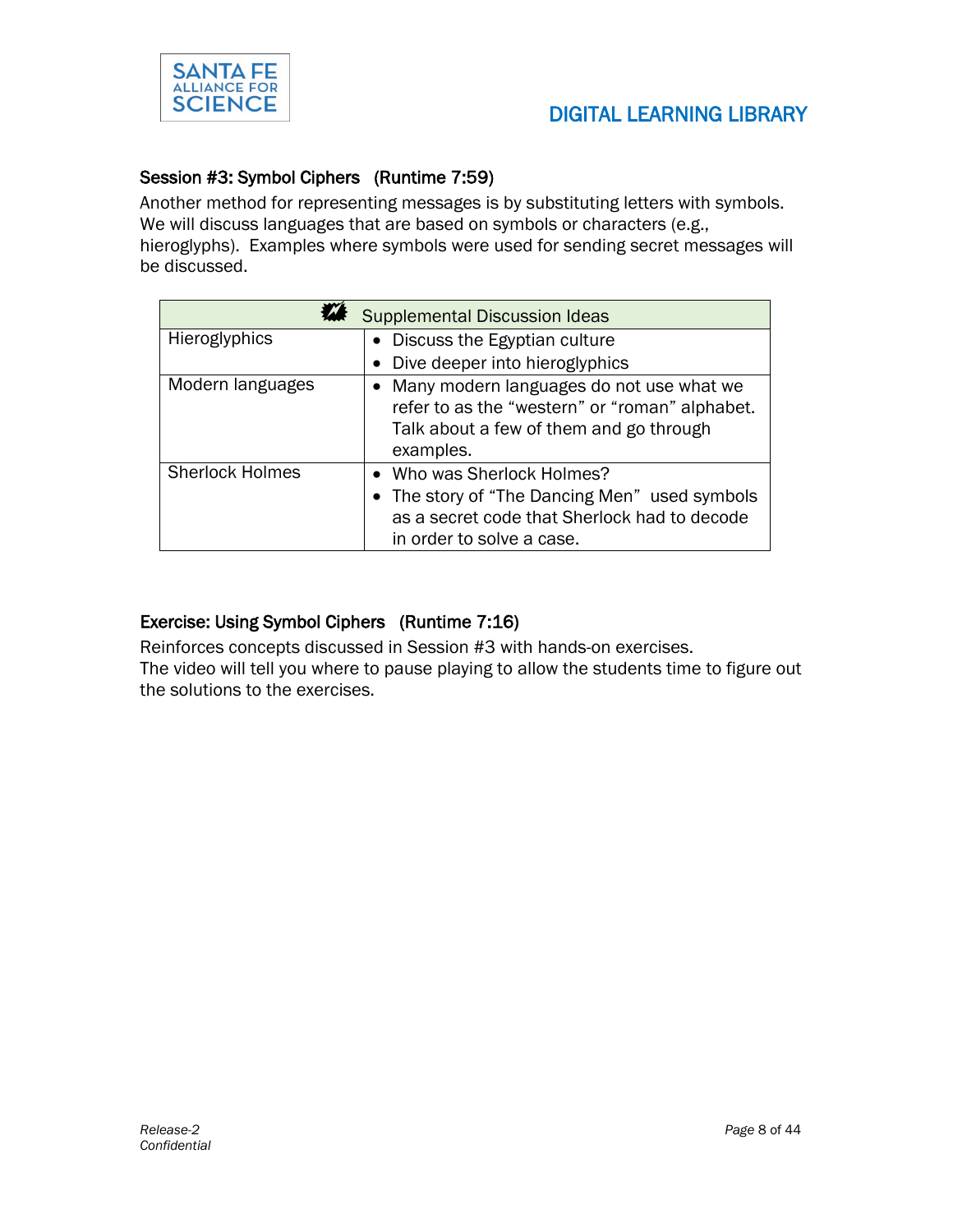

### SCIENCE | SCIENCE | DIGITAL LEARNING LIBRARY

#### 2.2 COMPUTATIONAL THINKING

#### ABOUT THE SERIES

This is a series of videos that discusses the different methods of thinking and reasoning that are used in computer science.

Video sessions 1 through 4 and associated exercises can be done in any order. But all of them should be completed before starting Session #5.

#### **Example Objectives for the series:**

After completing the modules in the series, students will have practiced and/or gained exposure to:

- 1. Logical reasoning
- 2. Problem solving skills
- 3. Communication skills

#### Applicable Education Standards:

| <b>ISTE</b> | 5- Computational Thinking (5a, 5b, 5c)             |
|-------------|----------------------------------------------------|
| <b>CSTA</b> | 1B-DA-06 Collection Visualization & Transformation |
|             | 1B-AP-08 Algorithms                                |

#### Session #1: Logical Reasoning (Runtime 9:30)

We explain what logical reasoning is, then walk through examples that demonstrate three types of reasoning: classification, analogies and fact analysis.

| Supplemental Discussion Ideas |                                                         |
|-------------------------------|---------------------------------------------------------|
| Classification                | $\bullet$ Talk about how this is used in biology (e.g., |
|                               | kingdom, class, genus, species)                         |

#### Exercise: Analogies (Runtime 4:45)

#### Exercise: Fact Analysis (Runtime 9:10)

Both exercises reinforce concepts discussed in Session #1 with hands-on exercises. The video will tell you where to pause playing to allow the students time to figure out the solutions to the exercises.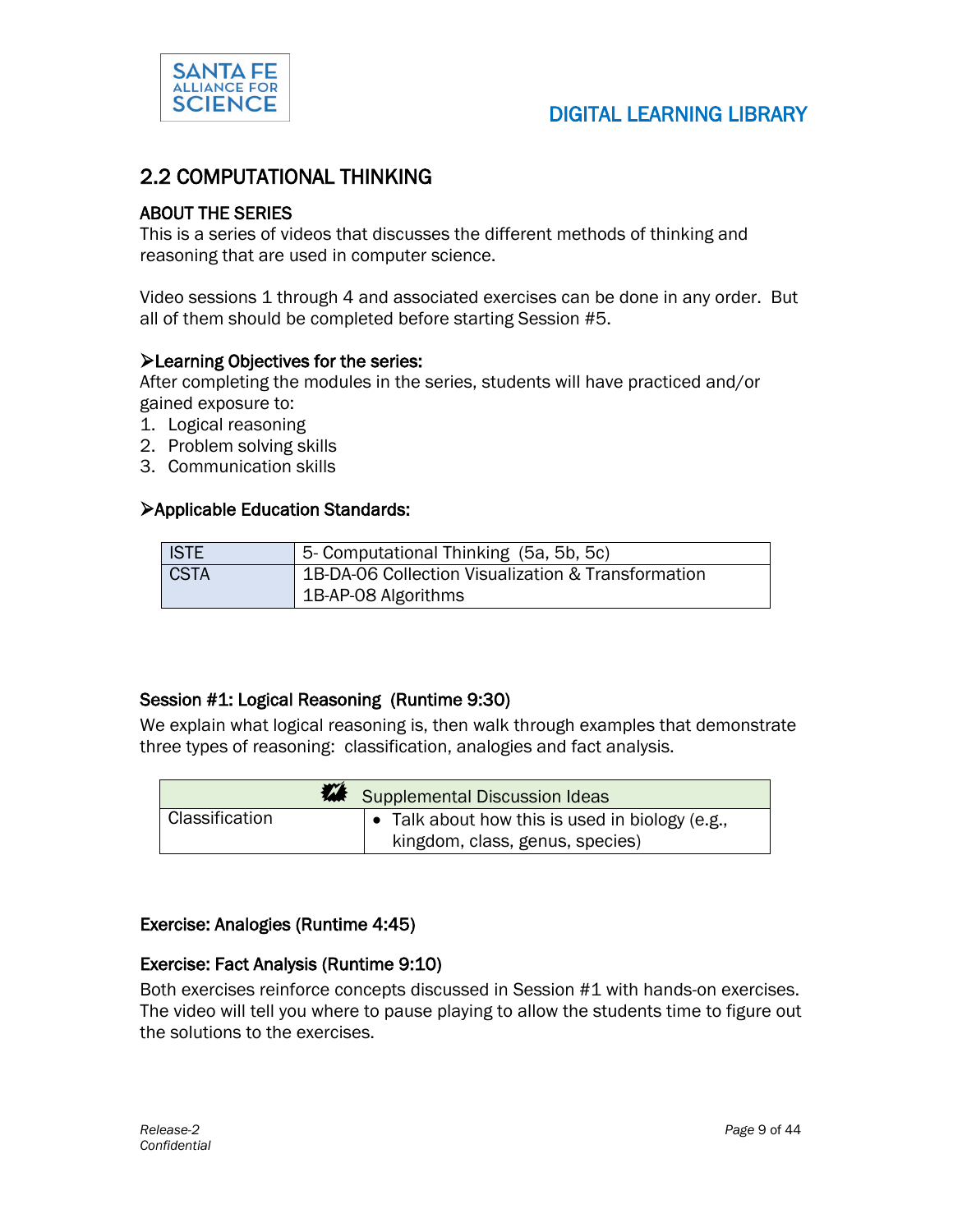

#### 2.2 COMPUTATIONAL THINKING, continued

#### Session #2: Visual Pattern Recognition (Runtime 6:25)

We teach students a simple approach to looking for patterns. This session addresses visual patterns (e.g., shapes, colors, etc.).

#### Exercise: Practicing Visual Pattern Recognition (Runtime 8:31)

Students can practice visual pattern recognition through a set of puzzles.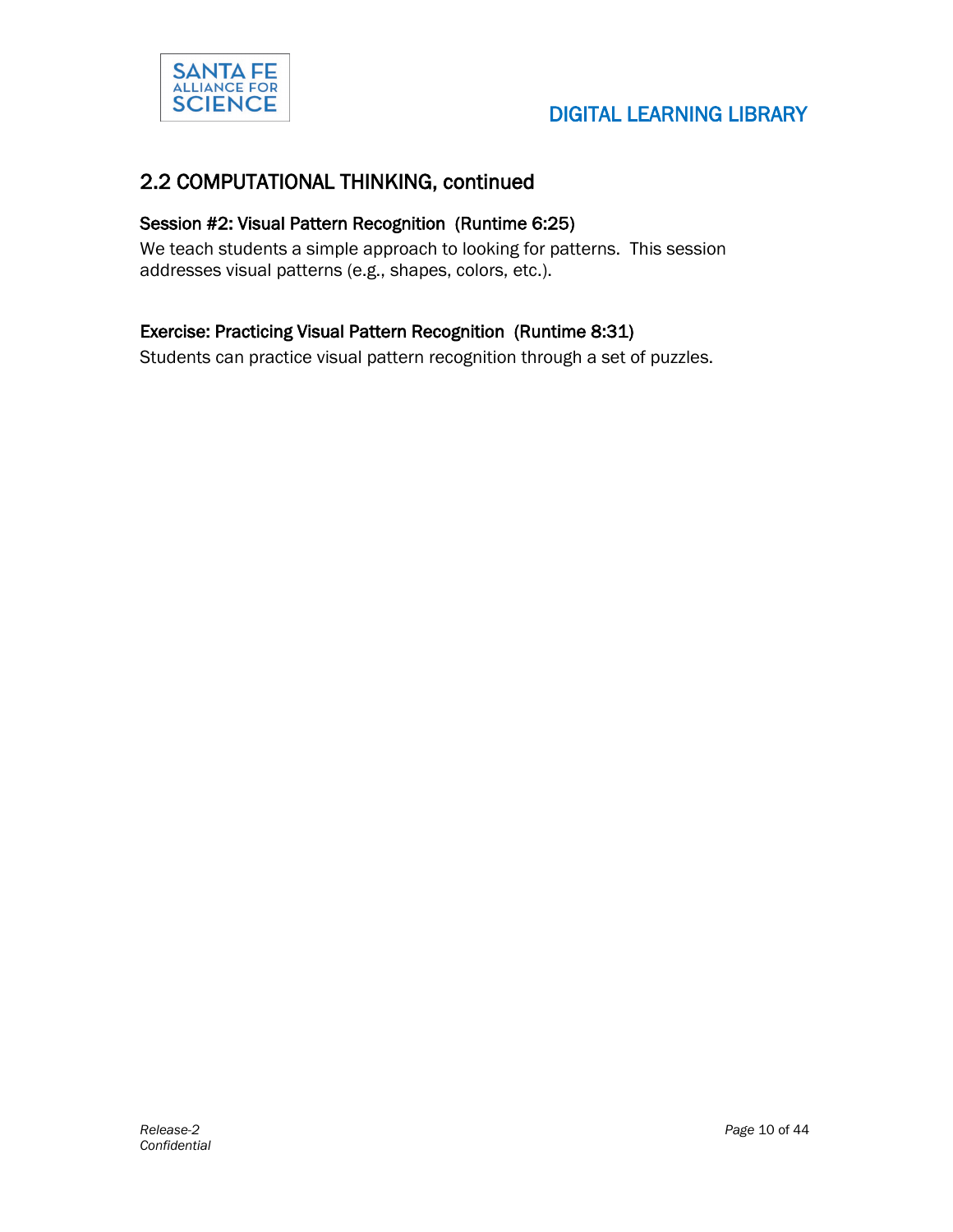

### Section 3: Earth & Environmental Sciences

### 3.1: WATER CYCLE (Runtime 11:35)

This is an early elementary overview of the earth's water cycle.

The video includes an activity to simulate the effect of the water cycle. Materials needed are listed and are easily obtainable with substitutions for home use.

#### Learning Objectives for Students:

- 1. Learn key terms: evaporation, condensation, precipitation, etc.
- 2. Understand how the water cycle relates to weather (snow, rain, ice)
- 3. Be able to describe what is occurring in each phase of the water cycle

| <b>Supplemental Discussion Ideas</b> |                                                                                                                                                                                                                                                                              |
|--------------------------------------|------------------------------------------------------------------------------------------------------------------------------------------------------------------------------------------------------------------------------------------------------------------------------|
| Precipitation                        | • Discuss the types of precipitation (e.g., snow –<br>ice patterns, geometry of snowflakes, etc.)<br>• Suggested books:<br>The Story of Snow: The Science of Winter's<br>Wonder, Mark Cassino and Jon Nelson (2009)<br>Snowflake Bentley, Jacqueline Briggs Martin<br>(1998) |
| Condensation                         | • Matter changing from a liquid to a solid                                                                                                                                                                                                                                   |

#### Applicable Education Standards:

| <b>NGSS</b> | 2-ESS2-3 Earth's Systems |
|-------------|--------------------------|
|-------------|--------------------------|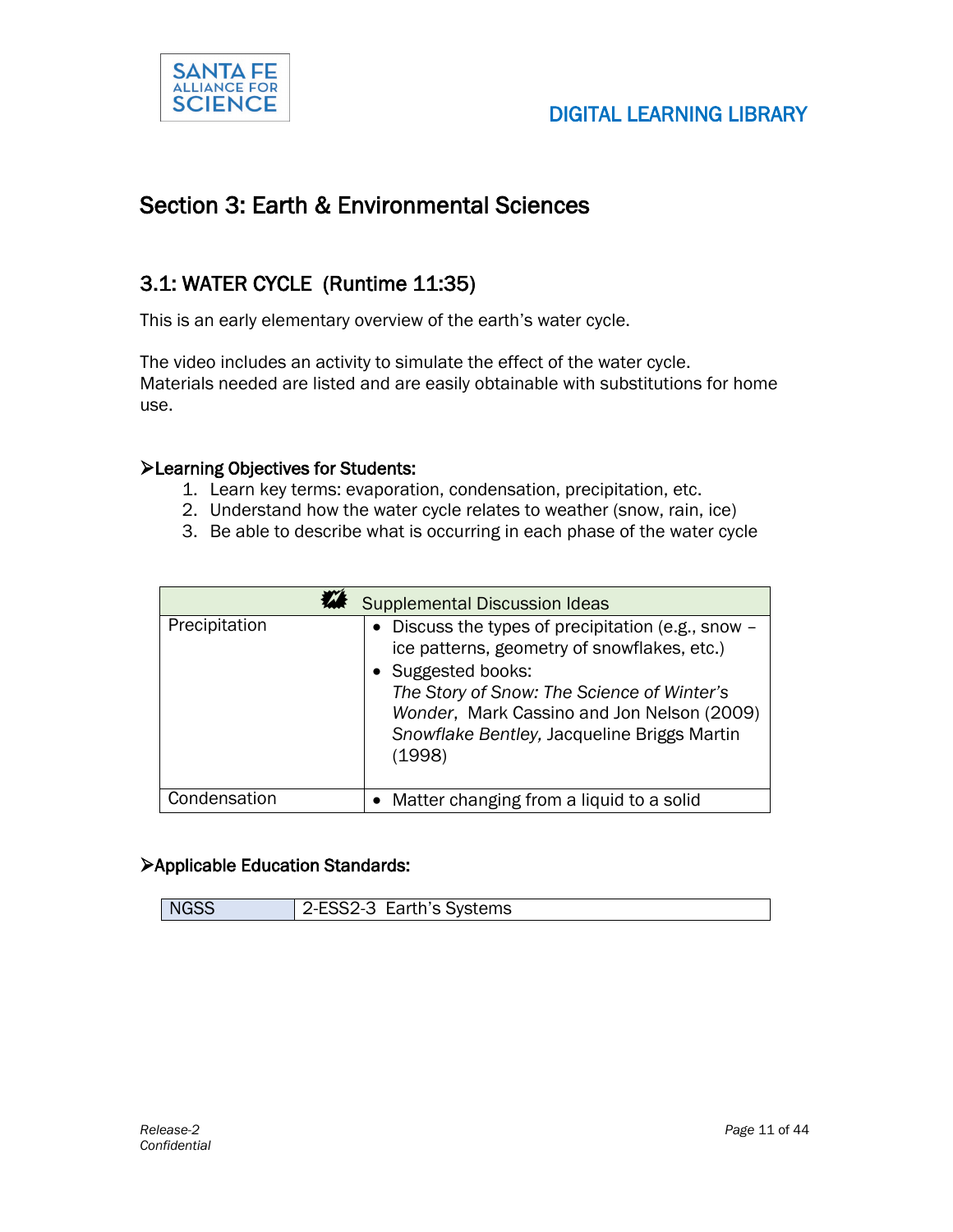

#### THE EXTRA MILE: Water Pollution

Where does it come from? How does it affect the water cycle?

#### Water Purification

Make a small purification system to see if some dirty water can be cleaned. Please refer to: [https://kids.nationalgeographic.com/explore/books/how-things](https://kids.nationalgeographic.com/explore/books/how-things-work/water-wonders/)[work/water-wonders/](https://kids.nationalgeographic.com/explore/books/how-things-work/water-wonders/)

#### Water Conservation

Think about saving water around your own house.

This is a good animated video on saving water (not affiliated with the Alliance): <https://www.youtube.com/watch?v=rl0YiZjTqpw&feature=youtu.be>

Additional Resources: [https://thewaterproject.org/resources/the\\_water\\_cycle/](https://thewaterproject.org/resources/the_water_cycle/) *The Magic School Bus At The Waterworks* by Joanna Cole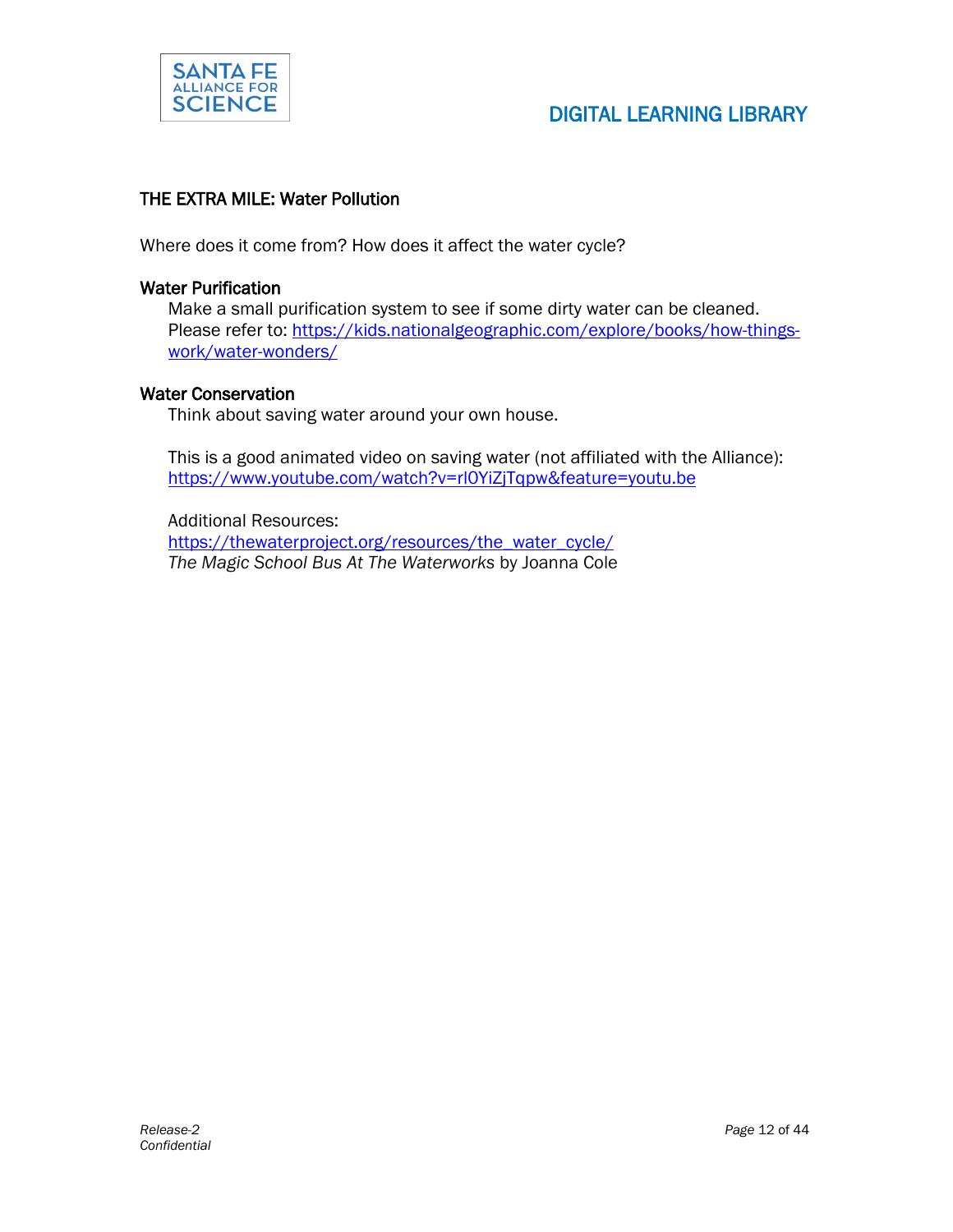

#### 3.2: EARTH & MAPPING

#### ABOUT THE SERIES

Where are we on earth? This series is an introduction to the Earth, its place in the solar system, and how we find our location on the planet earth.

#### Learning Objectives for Students:

- 1. Learn key terms: continents, countries, cardinal directions, N & S poles, lines of latitude and longitude, etc.
- 2. Students will be able to describe where they find ourselves on the earth: from the perspective of the solar system down to a specific location on a continent, country, state and actual location
- 3. Be able to describe the importance/use of degrees of latitude and longitude in relation to the equator and prime meridian.
- 4. Understand the cardinal directions and the role they play in our day-to-day lives

#### Applicable Education Standards:

| <b>NGSS</b> | 2-ESS2-2 Earth's Systems |
|-------------|--------------------------|

#### Session #1: Introduction to the Earth (Runtime 10:54)

Introduces the concepts and vocabulary for the Earth's location in our solar system, how the Earth is described geographically and the terms used.

|              | <b>Supplemental Discussion Ideas</b>                                                                                                                                                              |
|--------------|---------------------------------------------------------------------------------------------------------------------------------------------------------------------------------------------------|
| Solar System | The Earth is only one of the planets in the solar<br>system. What are the other planets and bodies<br>that make up our solar system?                                                              |
| Geography    | • Why is it important to know where things are?<br>• What are some examples from history as to<br>why this is important?<br>• How did these concepts come into play as<br>America was discovered? |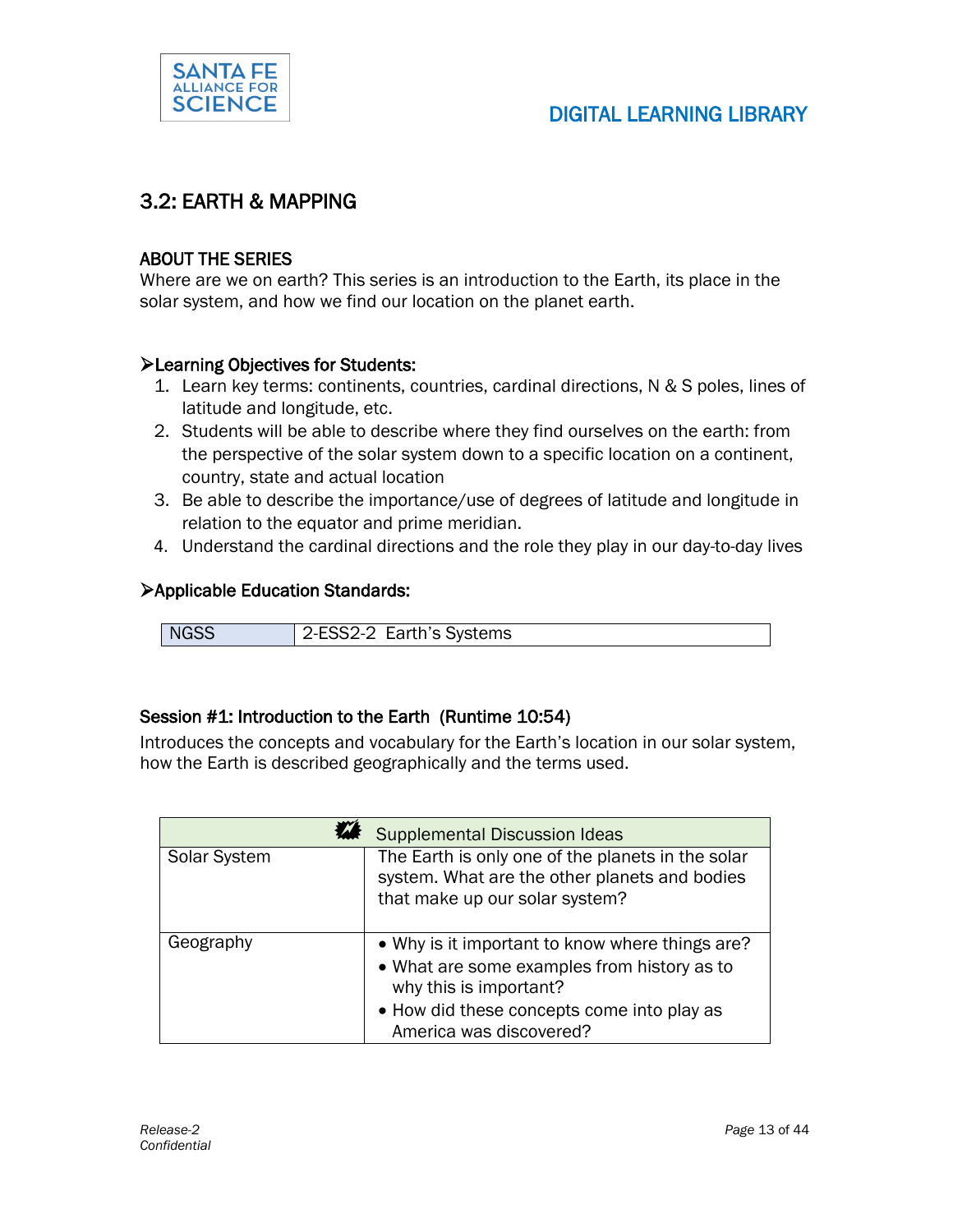

### Section 4: Life & Health Sciences

#### 4.1 HOW WE MOVE

#### ABOUT THE SERIES

Students are introduced to basic concepts of kinesiology. Interspersed in each session are some movements that students can practice.

#### Learning Objectives for Students:

- 1. Understand the basic mechanics of body movement.
- 2. Learn key physiological terms, e.g., kinesiology, neurons, cortex, .

#### Applicable Education Standards:

| <b>NGSS</b> | LS1A Structures and Function |
|-------------|------------------------------|
|             | LS1D Information Processing  |

#### Session #1: The Role of the Brain in Movement (Runtime 9:32)

Session #2: Balance (Runtime 8:57)

Session #3: The Role of Eyes and Ears (Runtime 11:20)

Session #4: The Voice (Runtime 11:06)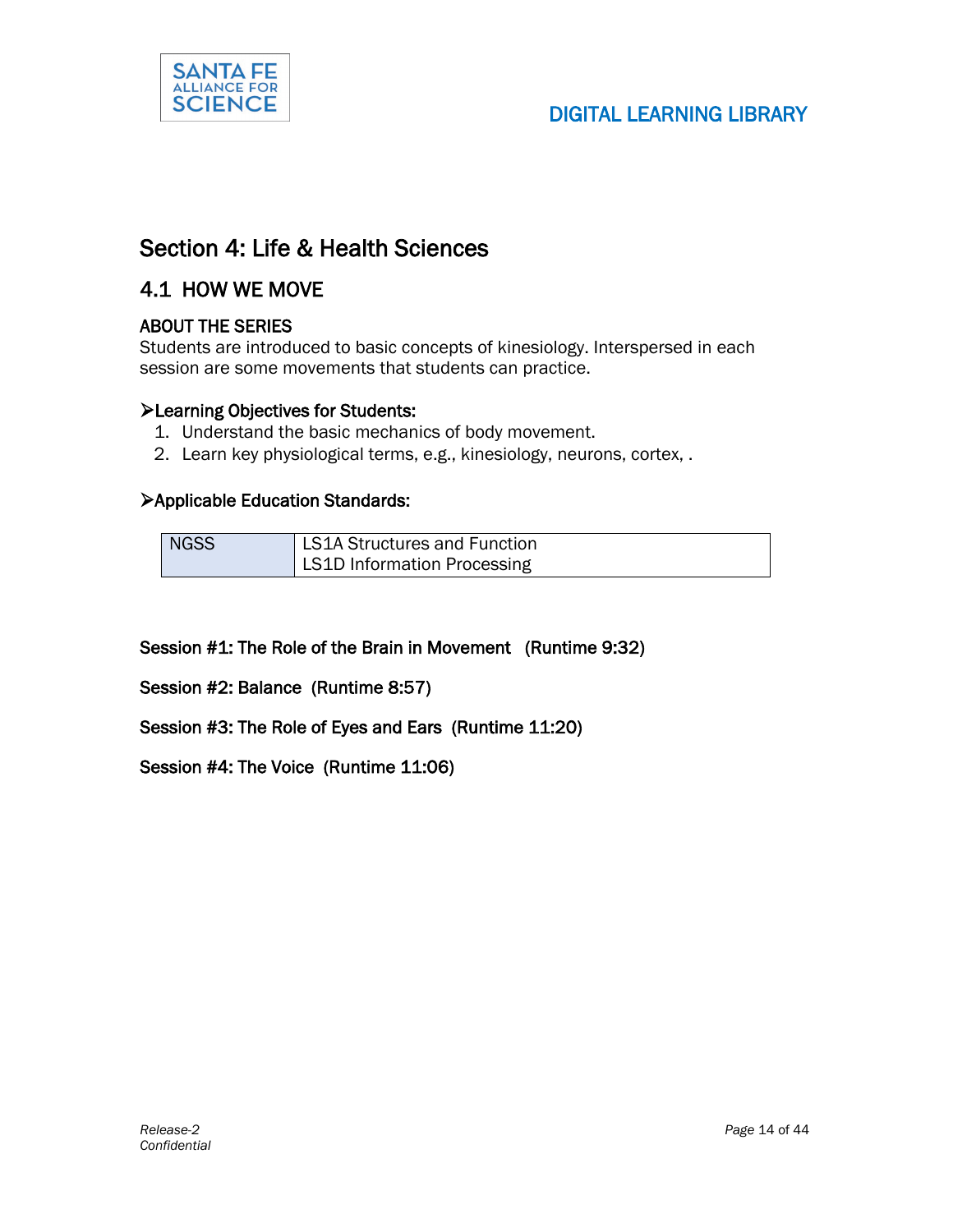

#### 4.2 HUMANE EDUCATION

#### ABOUT THE SERIES

This series is created in partnership with the Santa Fe Animal Shelter.

#### Learning Objectives for Students:

- 1. Develop empathy, compassion and respect for all living beings.
- 2. Increase understanding of personal responsibility for animals.
- 3. Awareness of the interconnectedness of issues pertaining to humans and animals.

#### Applicable Education Standards:

| <b>ISTE</b> | 3a- Citizen, exhibit empathetic behaviors |
|-------------|-------------------------------------------|
| <b>NGSS</b> | LS 1, 2, 3, 4                             |

#### Virtual Field Trip of the Santa Fe Animal Shelter (Runtime 11:16)

We recommend that this video be viewed before the rest of the Humane Education videos.

#### Session #1: Overpopulation (Runtime 11:35)

Discusses overpopulation as a social issue and how it negatively impacts animals. Parallels are drawn between the consequences to animals and similar impacts to humans (e.g., homelessness, hunger). We introduce the concepts of spaying and neutering, but do not go into details.

#### Session #2: Adoptions (Runtime 11:33)

Explains how the pet adoption process works at the Shelter.

#### Session #3: What Animals Need (Runtime 10:57)

This session encourages interactive involvement by the students to think about all of the things that animals need to thrive. Together we come to the conclusion that most of the things that animals need to be happy and healthy are the same things that humans need.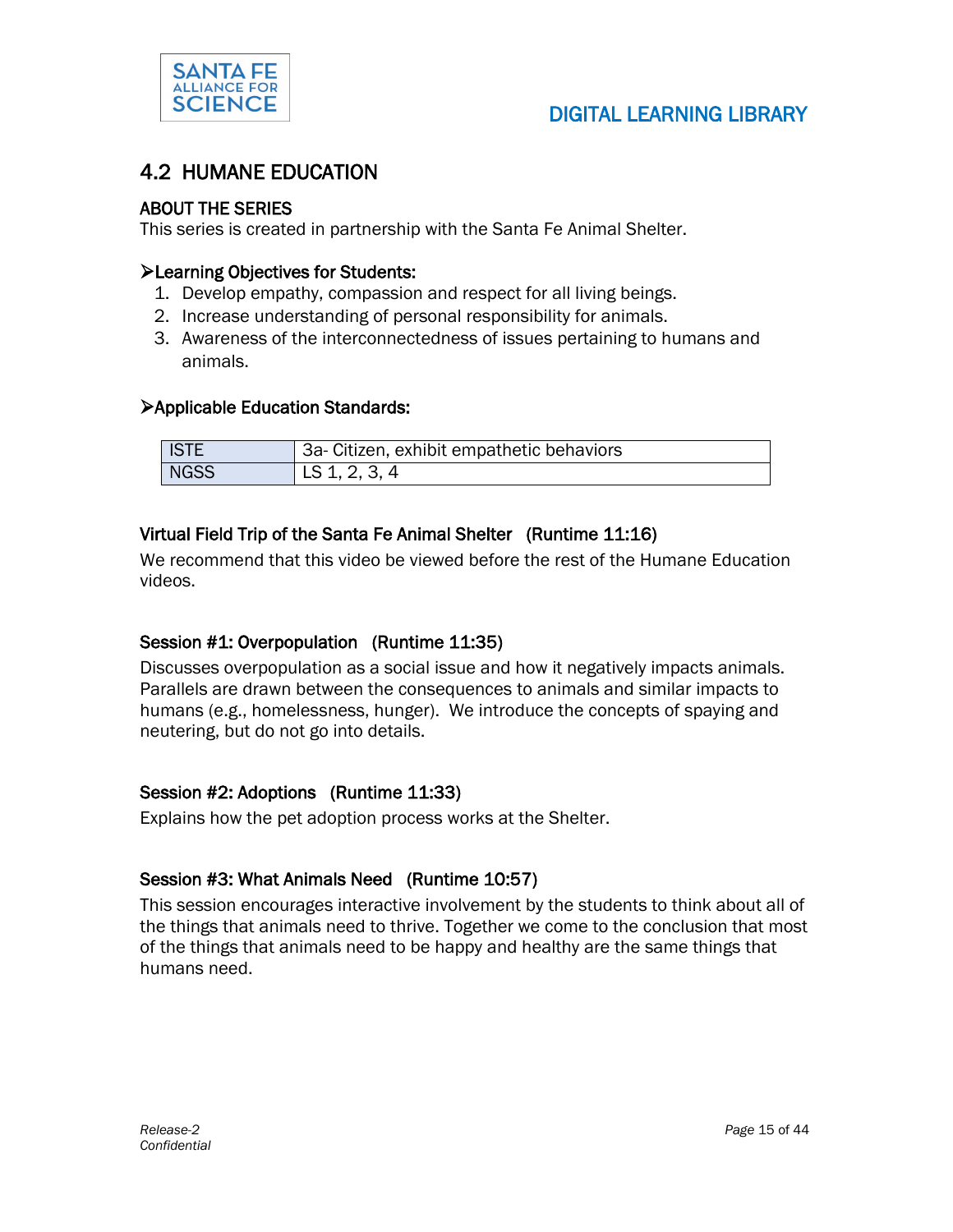

#### Session #4: Safety Around Dogs (Runtime 11:28)

Students will learn that dogs have feelings – just like humans. And just as we have good and bad days that affect our behaviors and mood, so do dogs. We teach them to recognize some basic signs that tell us when a dog does not want interaction. They will also learn to play the SAFE game – to help them be safe when they encounter a strange dog.

#### Session #5: How Dogs "See" (Runtime 12:13)

Learn why a dog's sense of smell is so much better than humans.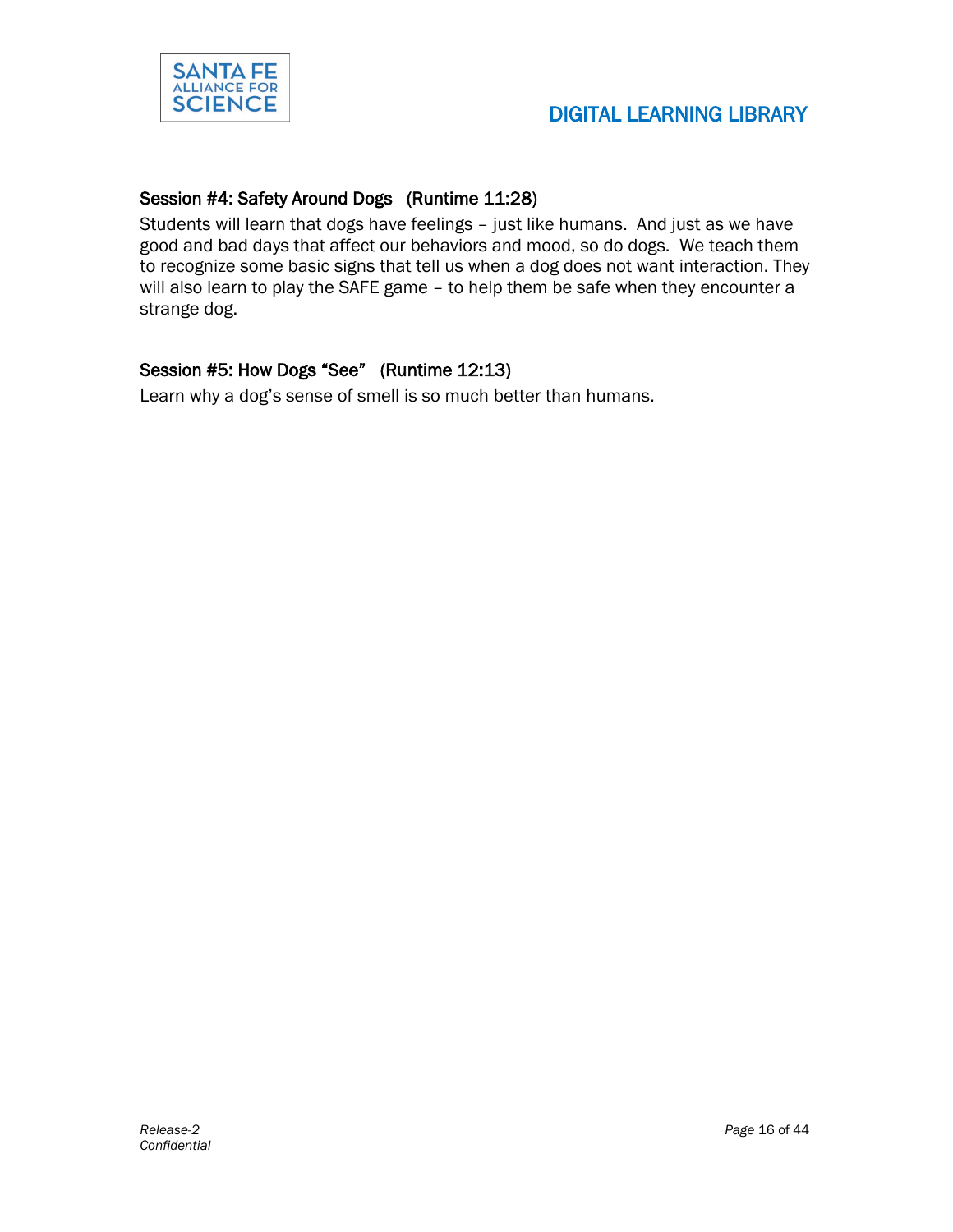

### 4.3 HOW THE EYE WORKS

Students are introduced to the humane eye using a model that demonstrates how the eye processes information.

#### Learning Objectives for Students

- 1. Learn about the different parts of the eye.
- 2. Participate in activities that demonstrate how the parts work.

#### Applicable Education Standards:

| <b>NGSS</b> | 4-LS1-1; 4-LS1-2; 4-PS4-2                        |
|-------------|--------------------------------------------------|
|             | CCs: Cause and Effect, Systems and System Models |
|             | SEPs: 2, 7                                       |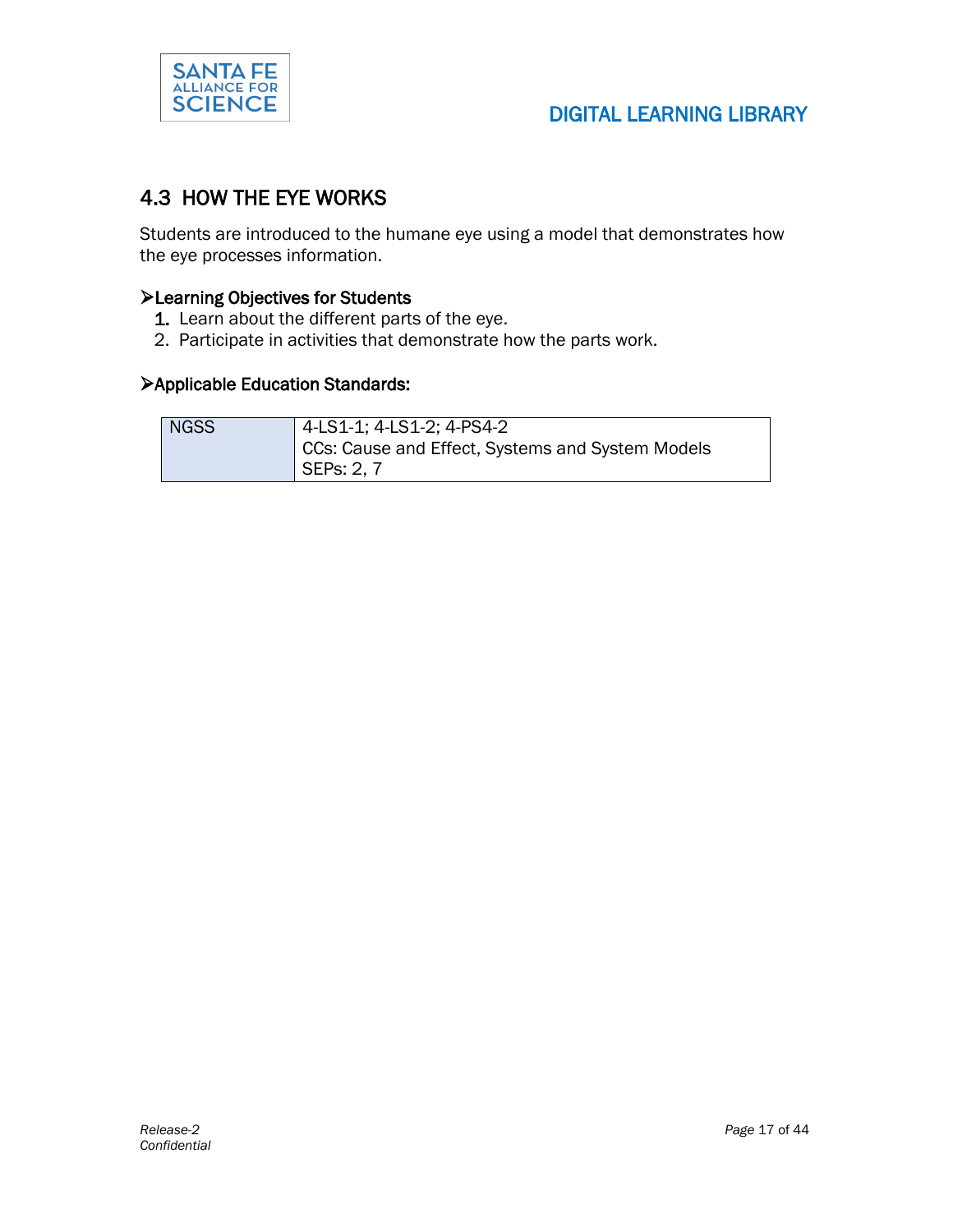

### Section 5: Mathematics & Engineering

### 5.1 CALCULATING AVERAGES (Run time: 4:46)

This video teaches students what an average of numbers is, and how to calculate it. *(Note: this video is also available in Spanish)*

#### Learning Objectives for Students:

- 1. Be able to calculate averages on a series of numbers.
- 2. Following directions.

#### Applicable Education Standards:

| <b>NGSS</b> | SE Practices 5 and 8                                                                   |
|-------------|----------------------------------------------------------------------------------------|
| <b>CCSS</b> | 3.0A.C.7; NBTA.A.2; 3MD.B.3; 4.0A.A.2, 3; 4.NBT.B.5, 6;<br>6.SP.B.5c<br>MPs 1, 2, 3, 6 |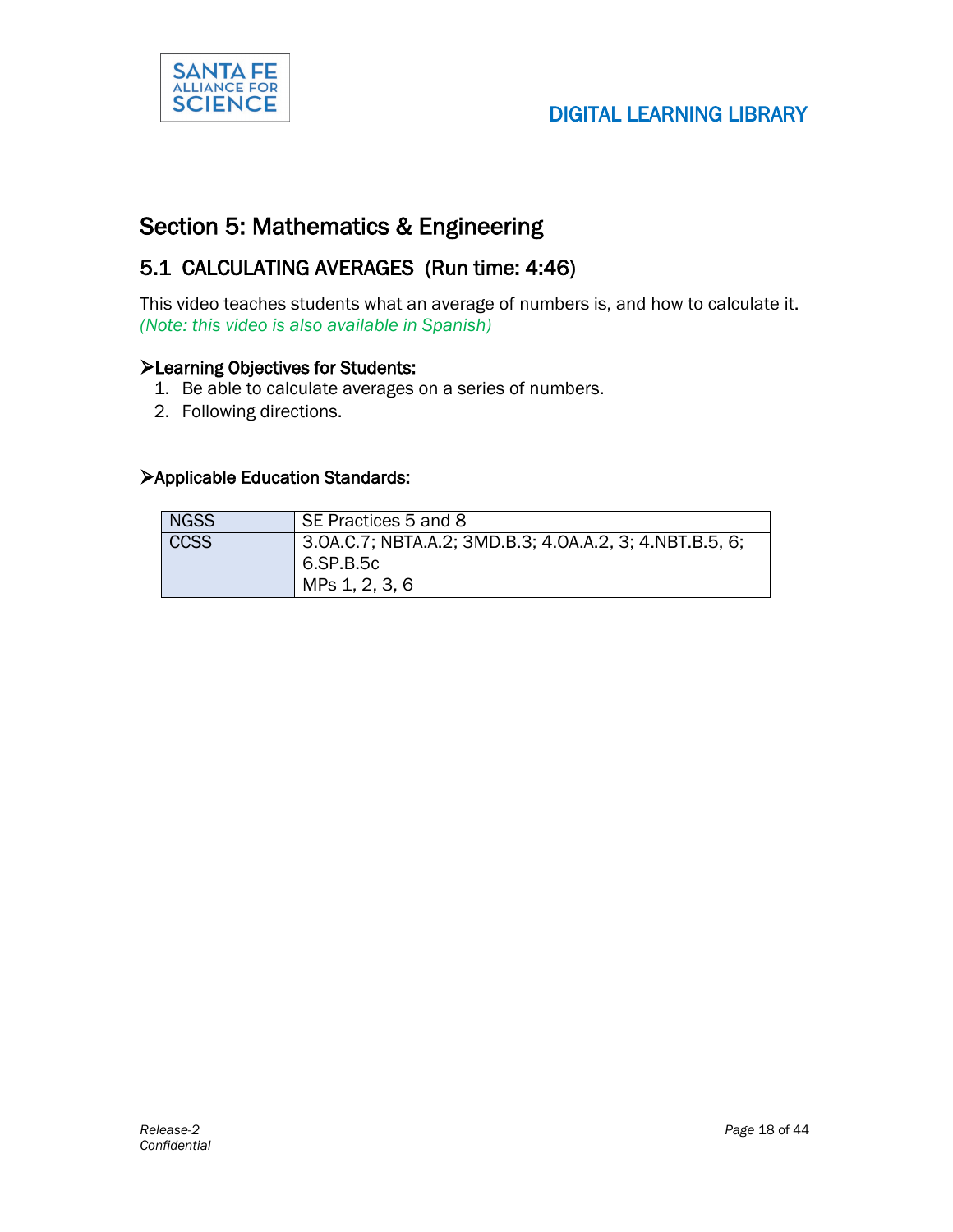

#### THE EXTRA MILE: And The Beat Goes On

This lesson provides an opportunity to apply averaging and graphing skills without materials. The investigation can be done with small groups as well as with the whole class. The sheet can be sent electronically to students for them to use, and data can be shared with all students at the end of the activity.

#### Learning Objectives for Students:

- 1. Determine what type of exercise increases heart rates.
- 2. Collecting data in real time (as they undergo the activities)

#### Applicable Education Standards:

NGSS | LS1; LS2; LS3; SEPs 1,3,5,8

#### How to run the exercise:

A. Ask the question: What is the relationship between \_\_\_\_\_\_ and \_\_\_\_\_\_?

- B. State your hypothesis: I think \_\_\_\_\_\_\_\_\_\_\_\_\_\_\_\_\_\_\_\_\_\_\_\_\_\_\_\_
- C. Identify the variables

| Independent Variables (IV) | Dependent Variables (DV) |
|----------------------------|--------------------------|
|                            |                          |
|                            |                          |

#### D. Materials required

> Watch with a second hand

> Copy of this data table.

| Pulse per<br><b>Activity</b>    | At Rest                  | After slow walking         | After quick<br>walking in place | After jogging in<br>place  |
|---------------------------------|--------------------------|----------------------------|---------------------------------|----------------------------|
| <b>Heartbeats</b><br>per minute | Trial #1=<br>Trial $#2=$ | Trial $#1=$<br>Trial $#2=$ | Trial $#1=$<br>Trial $#2=$      | Trial $#1=$<br>Trial $#2=$ |
|                                 | Trial $#3=$              | Trial $#3=$                | Trial $#3=$                     | Trial $#3=$                |
|                                 | Average=                 | $Average =$                | Average=                        | Average=                   |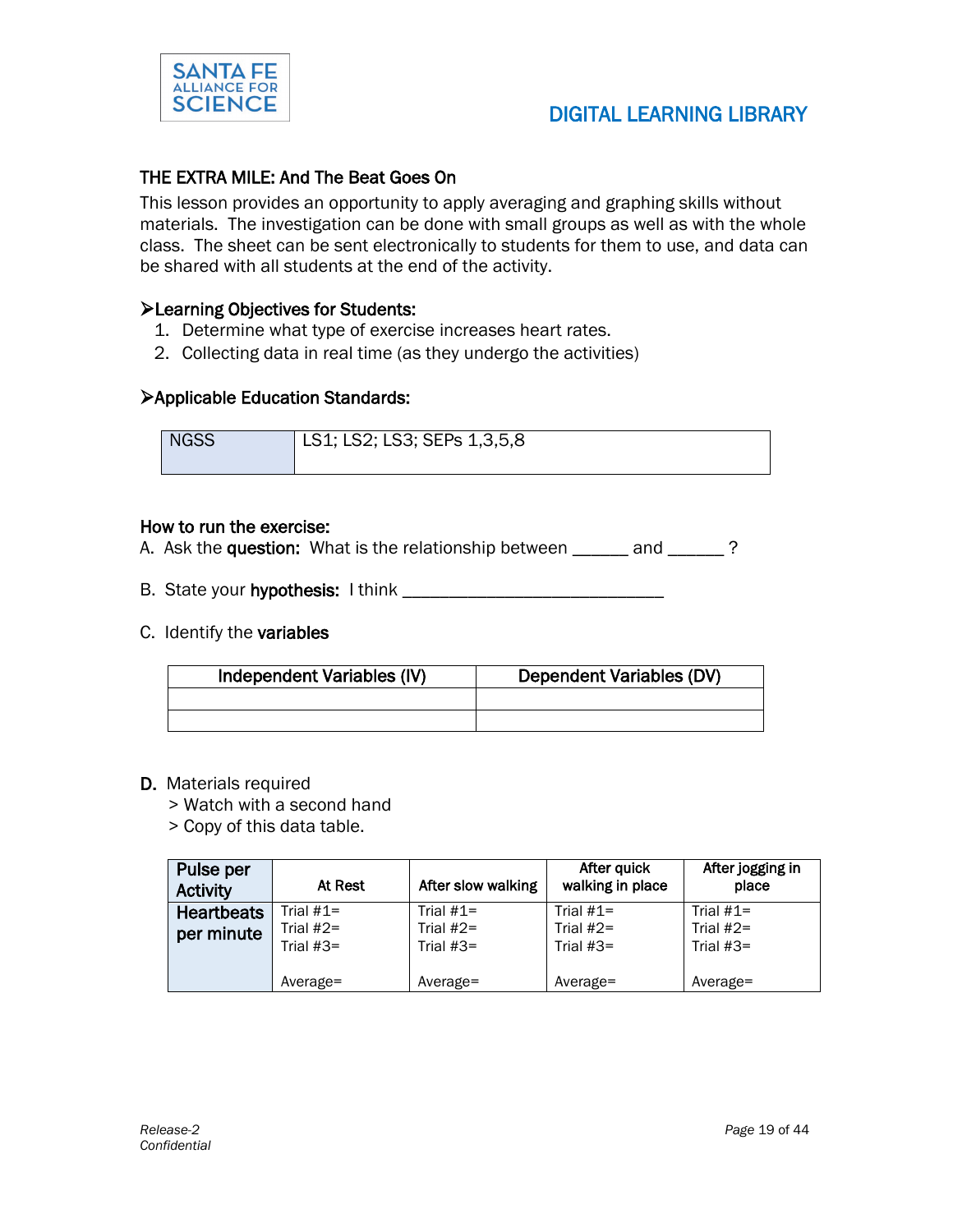

- E. Exercise directions
	- 1. Work with a partner.
	- 2. You will take your pulse at your wrist or your throat.



- 3. Your partner will be the time keeper using the watch. Count the number of heartbeats for 1 minute after each activity.
- 4. Fill in the information on the table.
- 5. Graph the results by plotting the averages for each activity. Be sure to label the x-axis and the y-axis.
- 6. Describe the results:
	- Write (or orally share) what you did.
	- Look at the Graph, describe in writing (or orally) what it says; tell its story.
	- Describe what you found out about the relationship between \_\_\_\_ and \_\_\_\_.
	- Describe the relationship between IV and DV.
- 7. Write the conclusion.
	- Restate the question and describe the relationship between the IV and DV.
	- Restate the hypothesis and what was found.
	- Explain the outcome of the experiment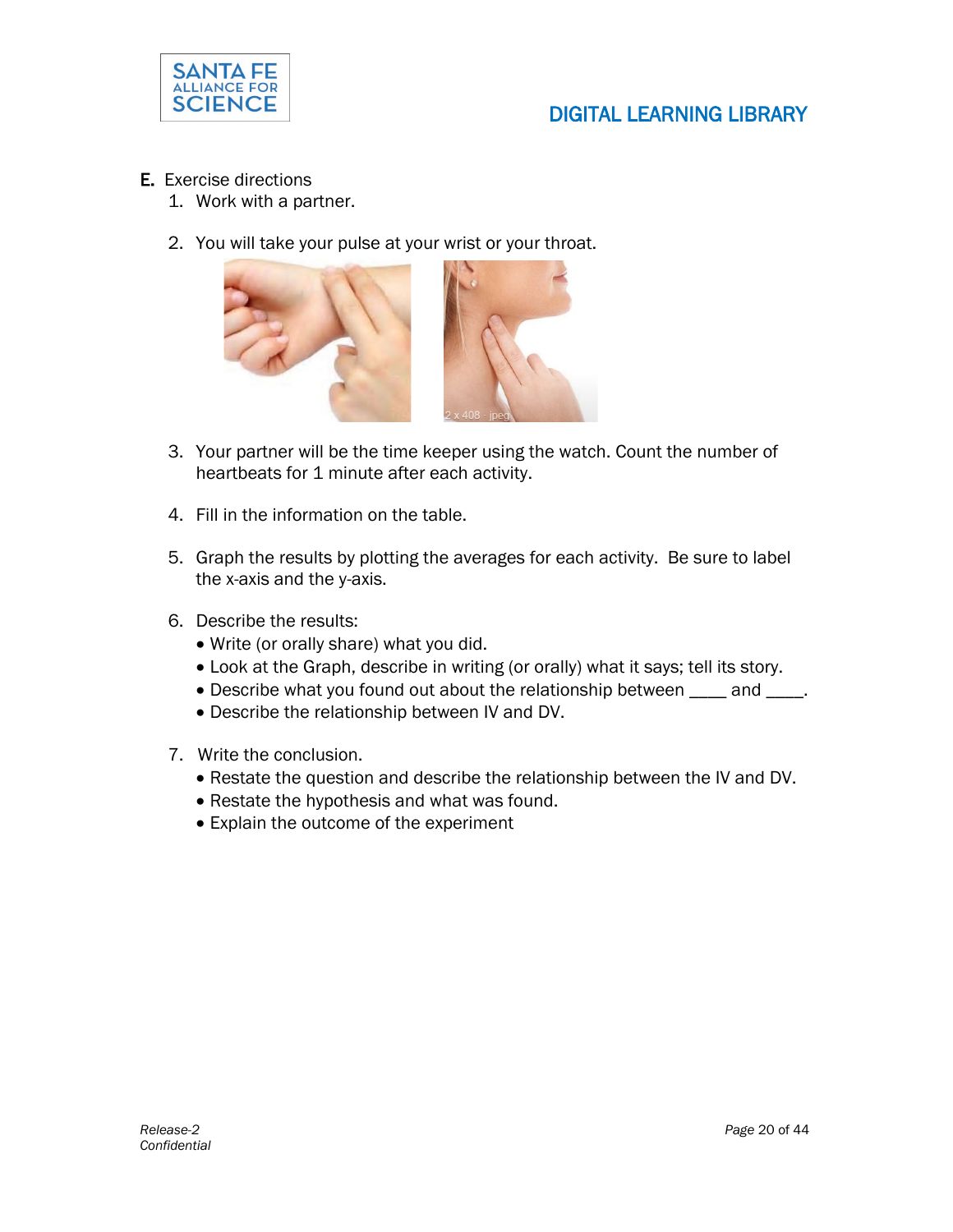

### 5.2 MATH RATIOS

#### ABOUT THE SERIES

Explain what math ratios are and how are they expressed. Students will see examples of relationships/proportions of things that constitute a ratio.

#### Learning Objectives for Students:

- 1. Be able to define the term "ratio" and give examples.
- 2. Be able to tell the three ways a ratio may be expressed, and explain each.
- 3. Students will learn notations to depict ratios: the word "to," using a colon, and in written form (e.g., three hummingbirds to two flowers).
- 4. Following directions.
- 5. Think creatively (e.g., substituting materials in the exercise)

#### Applicable Education Standards:

| <b>CCSS</b> | 6.RP.A1; 6.RP.A.2; 6.RP.A.3<br>MPs 1,2,3 |
|-------------|------------------------------------------|
| <b>NGSS</b> | MS-LS2-2                                 |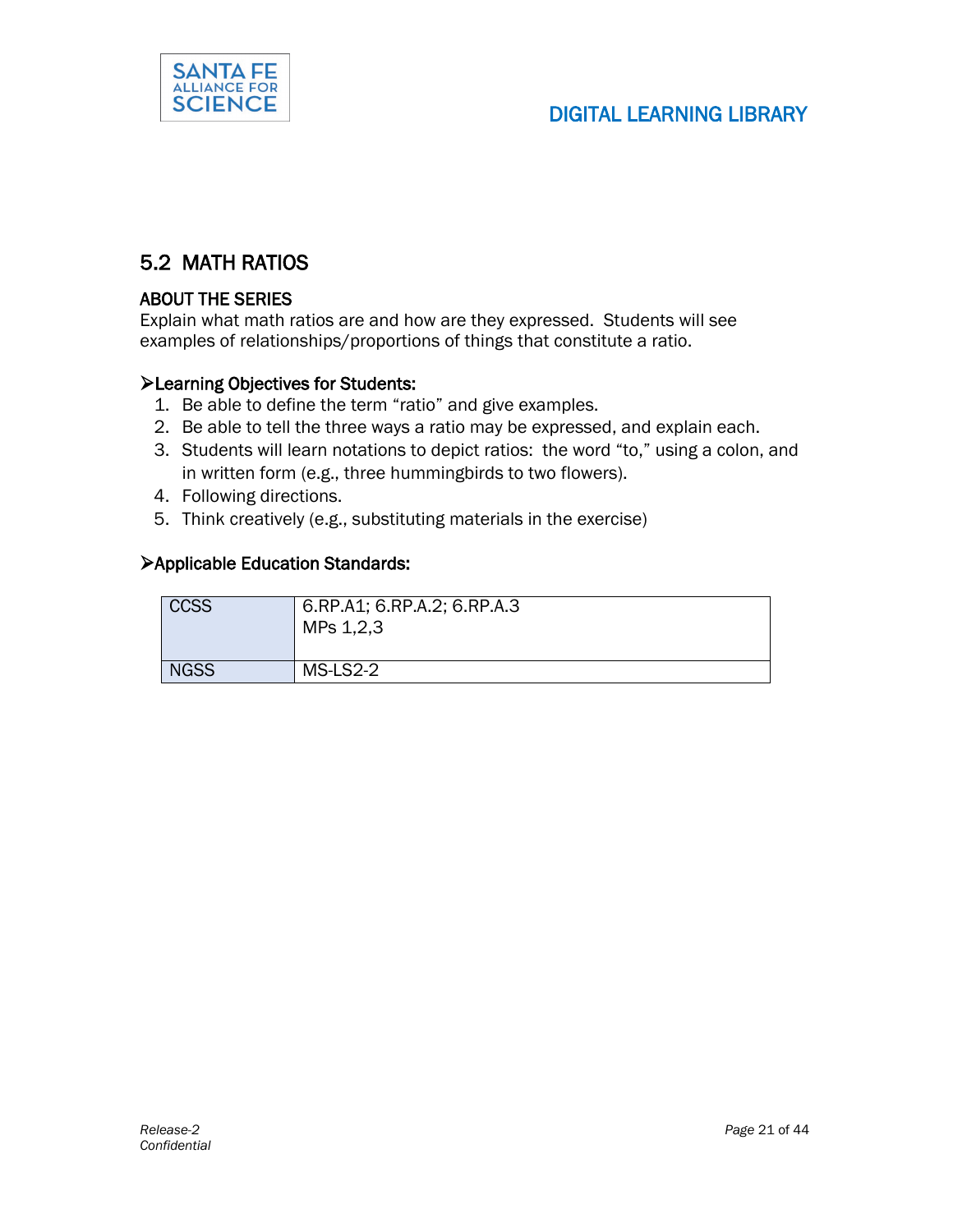

#### Session #1: Introduction to Math Ratios (Runtime 4:34)

Present the concept of math ratios (proportion/relationships) and how they are expressed both mathematically and in written language.

|                       | <b>Supplemental Discussion Ideas</b>                                                                                                                                                                                                                                                      |
|-----------------------|-------------------------------------------------------------------------------------------------------------------------------------------------------------------------------------------------------------------------------------------------------------------------------------------|
| Environment/ wildlife | • What is the current environmental status of<br>hummingbirds globally?<br>• Is extinction a concern?<br>• What are some of the fascinating facts about<br>hummingbirds (e.g., wing beat speed, size,<br>migration distances)<br>• What types of plants attract hummingbirds,<br>and why? |
|                       | A good resource on hummingbirds:<br>https://www.hummingbirdsociety.org/                                                                                                                                                                                                                   |

#### Session #2: Math Ratio Exercise (Runtime 15:00)

Students will learn how to make a simple hummingbird feeder. They'll also learn to make the food to go into the feeder, which will demonstrate the concept of a ratio.

|                  | Supplemental Discussion Ideas                    |  |
|------------------|--------------------------------------------------|--|
| <b>Chemistry</b> | Talk about solutions, relating the discussion to |  |
|                  | the mixing of sugar and water from the exercise. |  |

#### THE EXTRA MILE:

Check out these ratio practice sheets at <https://www.mathworksheetsland.com/6/>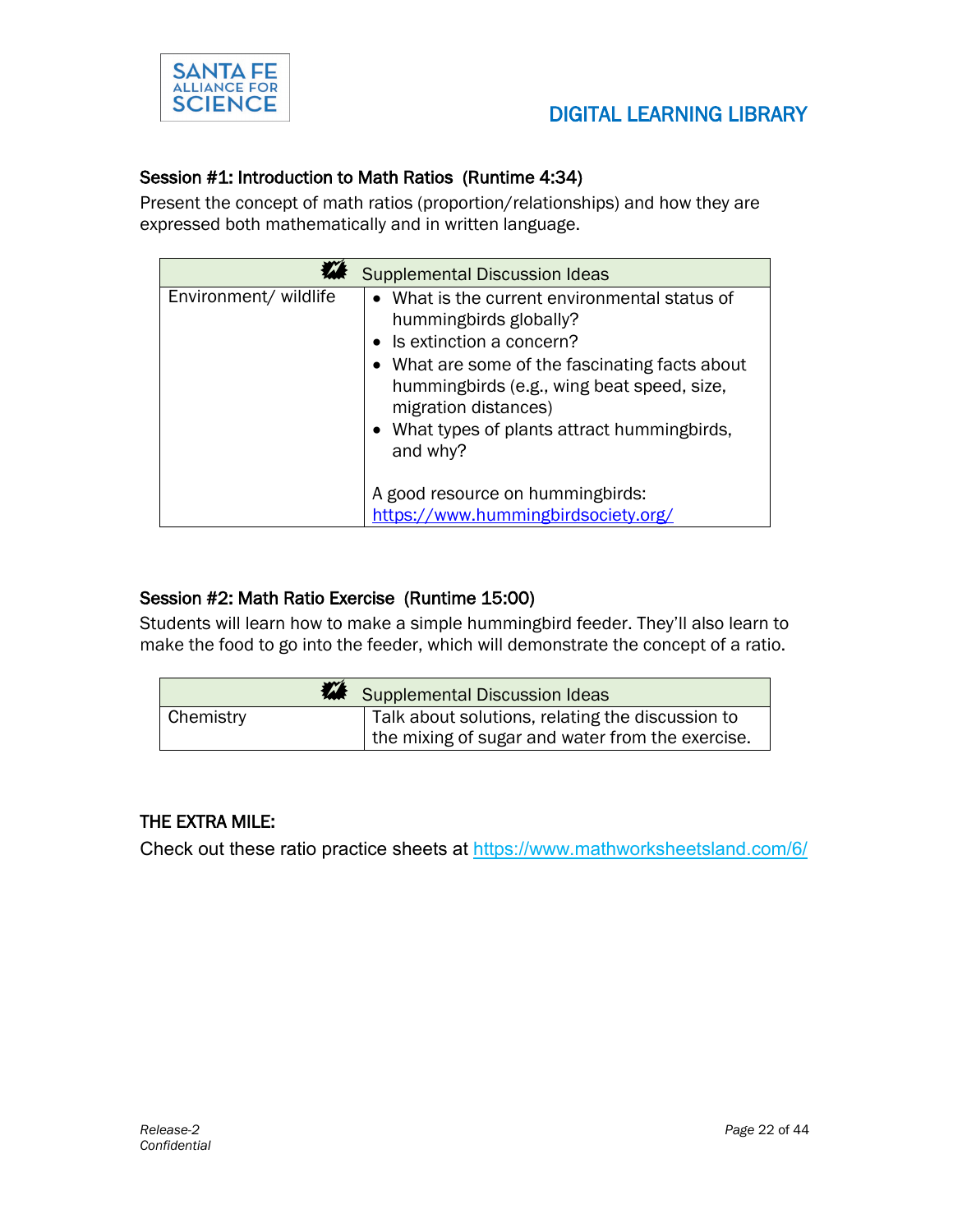

### 5.3 FIBONACCI NUMBERS

#### ABOUT THE SERIES

The Fibonacci number series is a simple arithmetic series with connections to nature, history and architecture. In addition Fibonacci introduced to Europe our current number system

#### Learning Objectives for Students:

After going through the series, students will have basic understanding of:

- 1. number series,
- 2. ratios,
- 3. measuring rectangular objects,
- 4. and making graphs.

#### Applicable Education Standards:

| <b>NGSS</b> | CCs: Patterns, LS, PS, ESS, Grades K-8                                                                          |
|-------------|-----------------------------------------------------------------------------------------------------------------|
| CCSS.       | 6.RPA.1; 6.RPA.2; 6.RPA.3; 7.RPA.A.1; 7.RPA.2;<br>MP's 1, 2, 4, 8<br>(for Roman numerals): 4.NBT.A.2; 5.NBT.A.1 |

#### Session #1: Fibonacci Number Series (Runtime 9:56)

Introduces the Fibonacci number series, and shows where to find these numbers in Nature, from pineapples to pinecones.

#### Session #2: Fibonacci Number Series and The Golden Ratio (Runtime 11:17)

We look at the ratios between adjacent Fibonacci numbers, and that these approach the Golden Ratio, and the Golden Ratio in Greek and Roman architecture. You will get to measure ratios of rectangular objects around the house.

#### Session #3: Fibonacci and the Number Zero (Runtime 16:52)

Fibonacci encounters Arabic math in North Africa. He realizes that it is superior to Roman numerals, and introduces it to Europe. Learn about different number systems (Roman, Arabic, base-10, binary).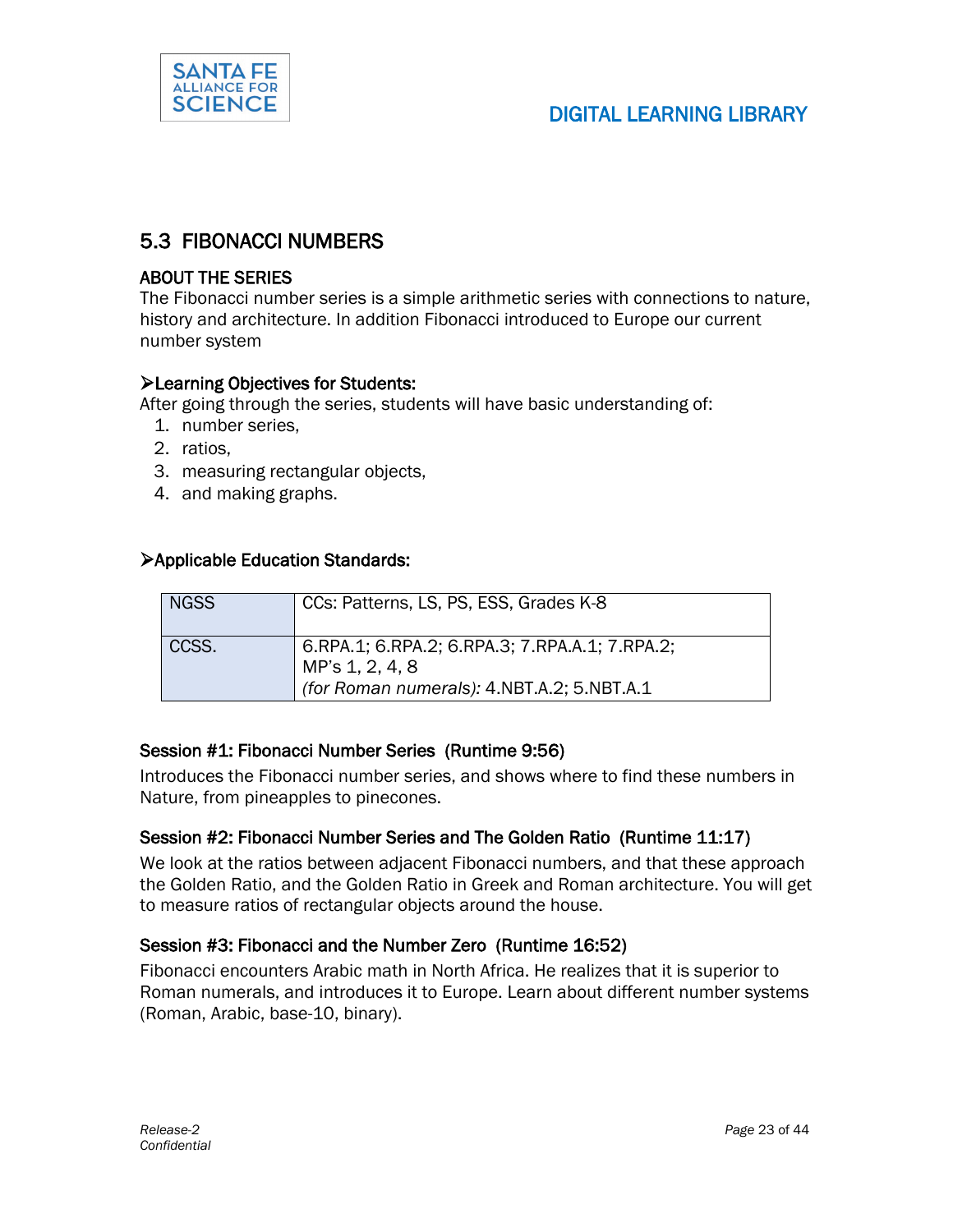

|                             | <b>Supplemental Discussion Ideas</b>                                                                                                                       |
|-----------------------------|------------------------------------------------------------------------------------------------------------------------------------------------------------|
| History                     | Fibonacci lived about 800 years ago in Pisa.<br>What was life like then in Pisa, in Europe, in<br>North Africa, and here in the American<br>Southwest?     |
|                             | Find images of Greek and Roman buildings, and<br>measure their proportions. Are these close to the<br>Golden Ratio? What about other famous<br>buildings?  |
| Geography                   | Where is Pisa, Italy? How close is it to North<br>Africa, Greece, Spain and Egypt?                                                                         |
| Math                        | What other number sequences can you make<br>up? What if you start with a Fibonacci sequence<br>with different starting numbers (instead of 1 and<br>$1)$ ? |
| <b>Suggested References</b> | Wild Fibonacci: Nature's Secret Code Revealed<br>by Joy Hulme 2005)<br>Blockhead: The Life of Fibonacci by Joseph<br>D'Agnese (2010)                       |
|                             | https://coe.hawaii.edu/ethnomath/wp-<br>content/uploads/sites/12/2019/10/Fibonacci-<br>Sequence-in-Nature.pdf                                              |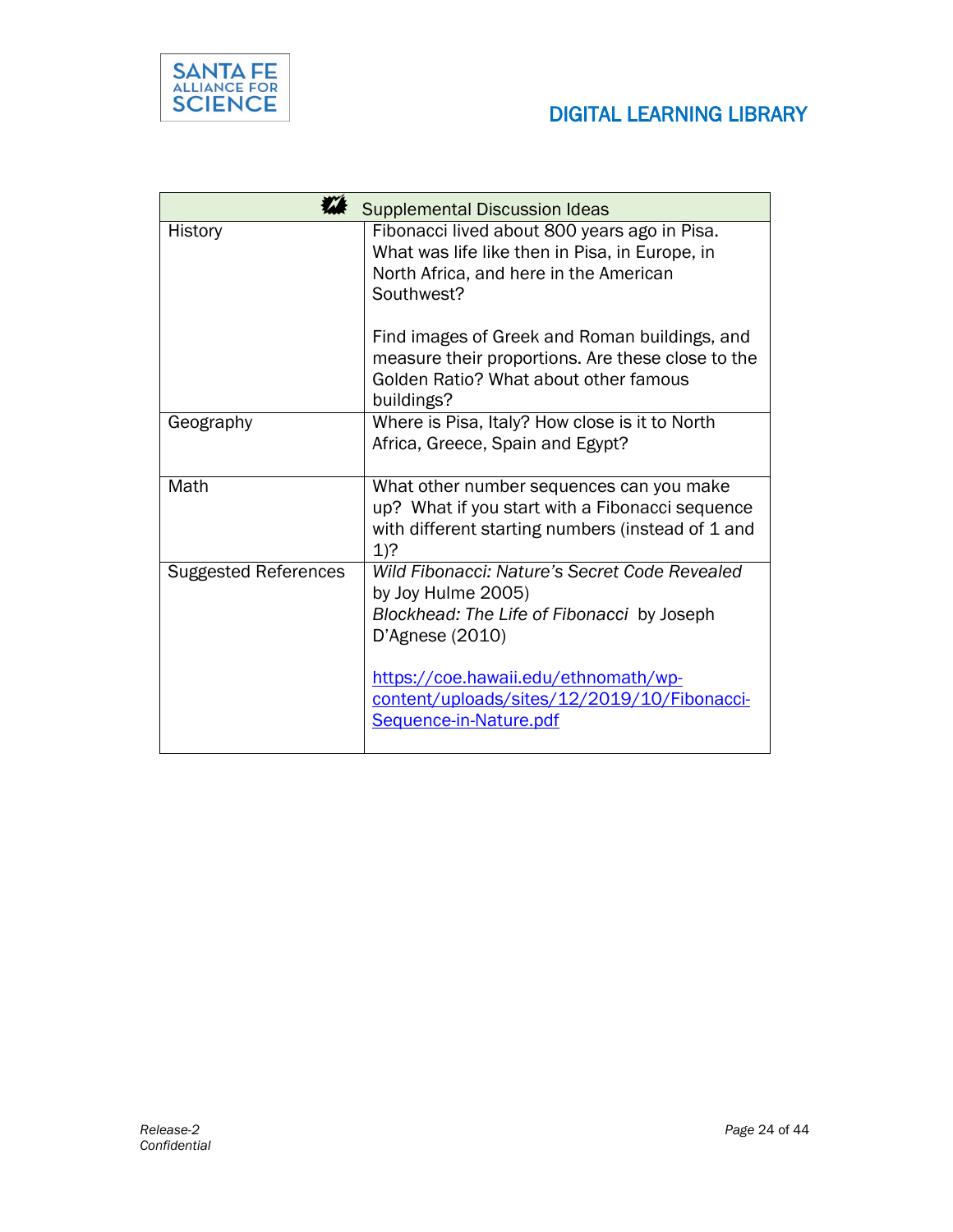

### Section 6: Physical Sciences

#### 6.1 ENERGY

#### ABOUT THE SERIES

Explore energy and forces in our lives.

#### Applicable Education Standards:

| <b>NGSS</b> | K-PS2-1 Motion and Stability: Forces and Interactions<br>$3-PS2$<br>4-Ps3-2 Energy<br>5-PS2            |
|-------------|--------------------------------------------------------------------------------------------------------|
|             | Disciplinary Core Idea:<br>PS3A: Definitions of Energy<br>PS3C: Relationship Between Energy and Forces |

#### Session #1: Types of Energy (Runtime 12:04)

This is an introduction to the types of energy and the forces (e.g., wind, heat, light, sun). The video includes an activity to demonstrate forces and motion. Materials can be found in the home to replicate the activity.

#### Learning Objectives for Students:

- 1. Learn key terms: energy, force, sources of energy
- 2. Understand that objects in motion are a result of energy forces
- 3. Understand that energy is neither created or destroyed but only moves from one place to another

Other references that you may wish to refer to:

- *Energy Makes Things Happen*, Kimberly Bradley (2002)
- The book is read aloud by Peggy Ringgenberg (not affiliated with the Alliance for Science) in this video: [https://www.youtube.com/watch?v=\\_YOSy2ZTASE](https://www.youtube.com/watch?v=_YOSy2ZTASE)

|                 | Supplemental Discussion Ideas                                                                 |
|-----------------|-----------------------------------------------------------------------------------------------|
| Energy Transfer | Explore types of energy transfer, such as<br>windmills, hydroelectric dams, solar power, etc. |
| Forces          | How does the strength of forces affect the<br>transfer of energy?                             |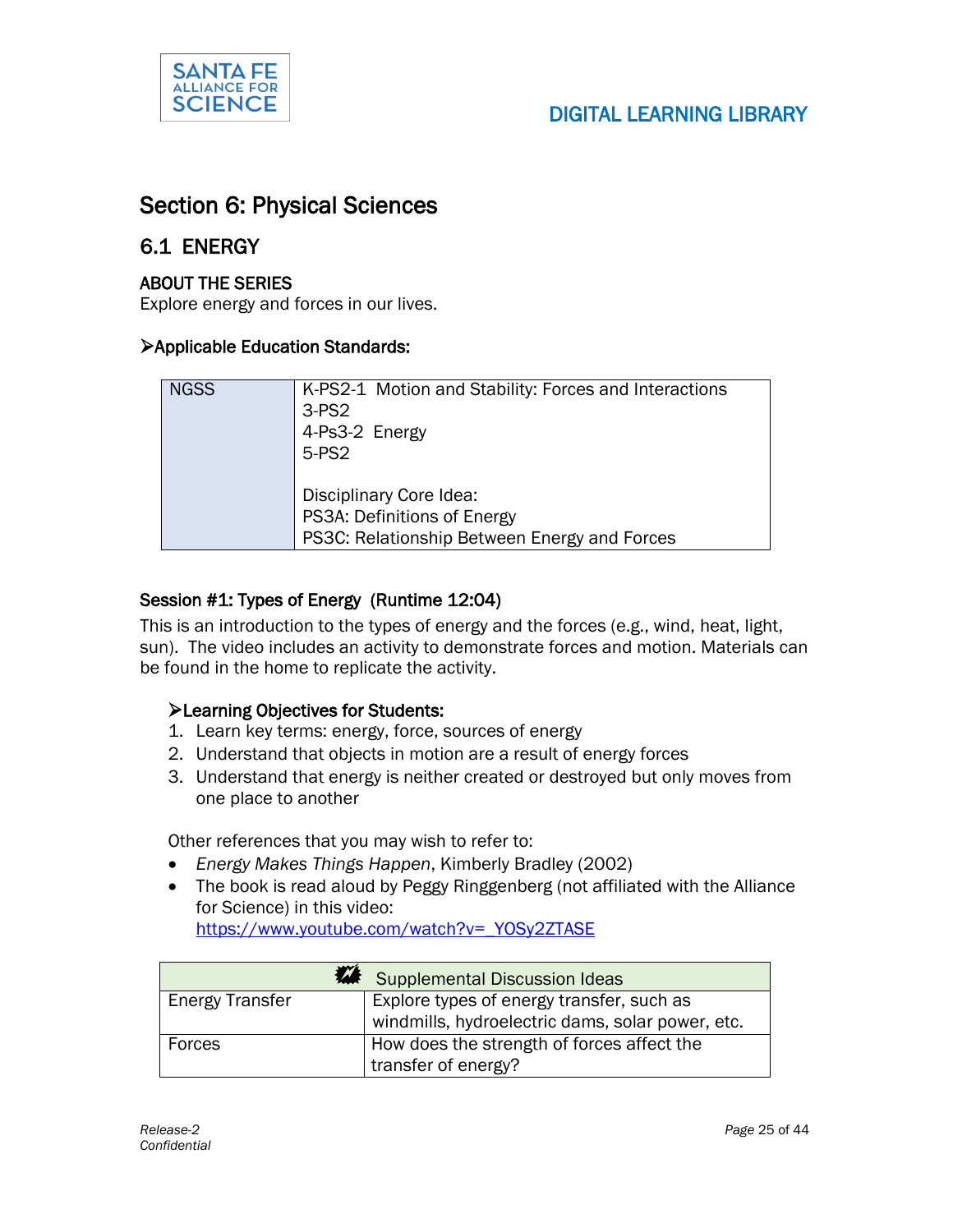

#### Session #2: Energy- Force and Motion (Runtime 10:32)

This is an introduction to the types of energy and the forces (e.g., wind, heat, light, sun). The video includes an activity to demonstrate forces and motion. Materials can be found in the home to replicate the activity.

This session uses the book, *Duck in the Truck*, by Jez Alborough.

(View a reading of this book recorded by "Once Upon A Tome" – not affiliated with the Alliance for Science)

<https://www.youtube.com/watch?v=pEEjSXyk7jI>

#### Learning Objectives for Students:

- 1. How different forces (push and pull, balanced and unbalanced force) create motion and affect the position of an object.
- 2. How force and direction of force affect the position of an object.
- 3. Language objectives: students will be asked in the video to respond in writing (and orally if video is shown interactively), to various questions posed throughout the video.
- 4. Rolling object activity will reinforce the concept of varying amounts of force and how it influences an object's movement.
- 5. Math tasks include: measurement, graphing and the use of Venn Diagrams (although the term is used in the video)

#### NOTE:

For the three rolling objects activity, the students should kneel down to blow the objects at the object level whether on a floor or table. The other two trials are done with a flicking motion of one and then two fingers to make the object move. (the premise is that two fingers provides a greater force than one finger).

| Supplemental Discussion Ideas              |                                                                                            |
|--------------------------------------------|--------------------------------------------------------------------------------------------|
| Force and motion-<br>building the Pyramids | Ask students heavy objects were moved in the<br>past. How did the Egyptians move the heavy |
|                                            | pyramid stones?                                                                            |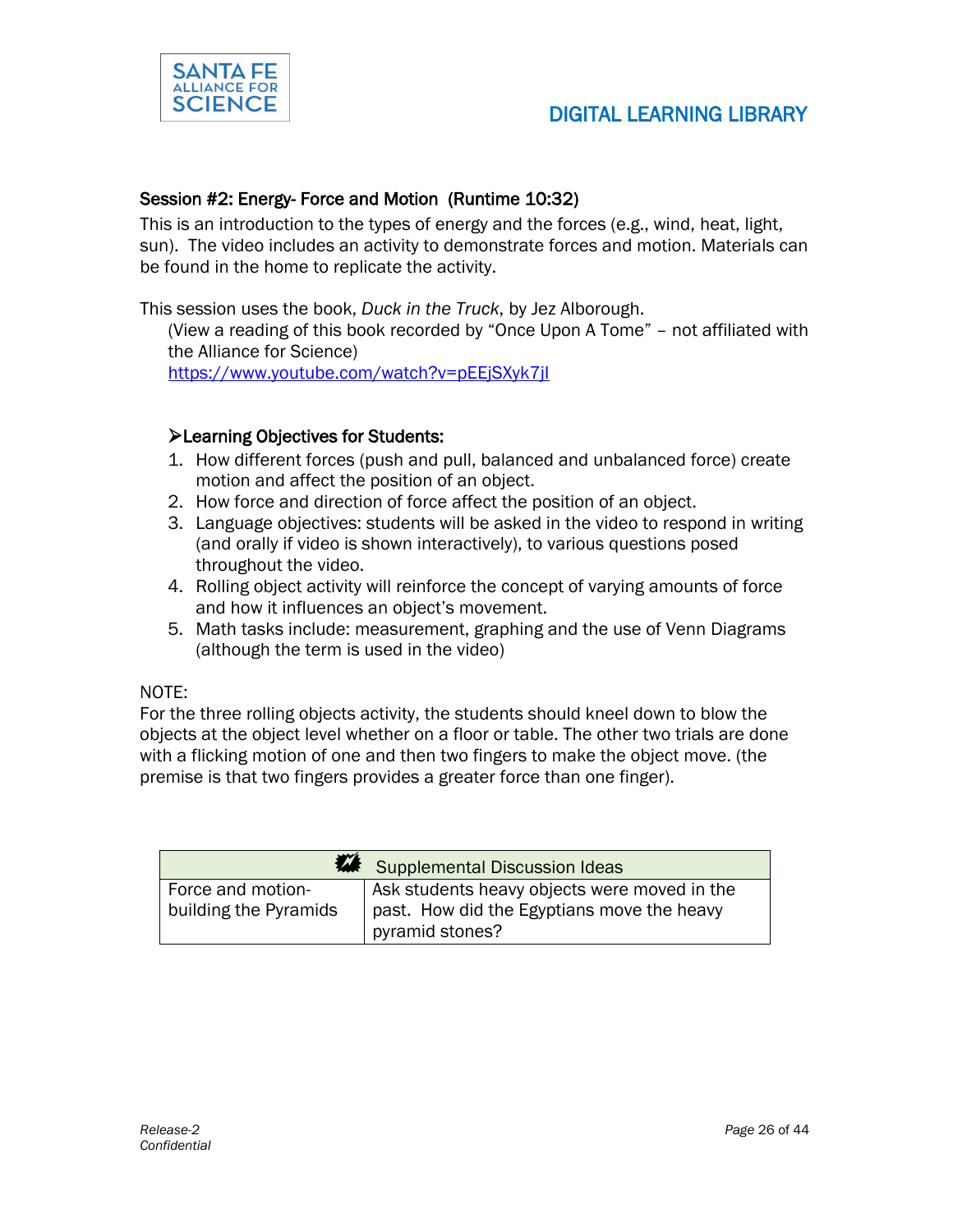

#### THE EXTRA MILE: The Movement of Objects

Investigating Forces and Analyzing the Movement of Objects 5E (Engage, Explore, Explain, Elaborate, Evaluate) lessons offer opportunities to extend students' STEM experiences and embed literacy activities. Each lesson is self-contained and includes science and language objectives, instructional procedures as well as a link to the book, Move It!

#### Learning Objectives for Students:

For the following science objectives, students will be able to:

- oexplain how a push or pull affects how an object moves,
- oexplain the difference between a push and pull,
- $\circ$  explain the way to change how something is moving when pushed or pulled.
- oanalyze changes in the movement of objects, and
- $\circ$  respond to the questions "Is it a push?" or "Is it a pull?" for the alpha-boxes.

For these language objectives, students will:

- oOrally retell the story,
- o respond orally to the "Is it a pull or push? questions, and
- oread the information in the pull and push alpha-boxes.

#### The Science Focus

- A. When a force is exerted, things move. Students may be unaware that a force affects the motion of an object.
- B. A force has a direction. A direction may be back and forth, straight, fast or slow, or in a circle, zigzag, or curve.
- C. By pushing or pulling, an object moves.

#### **Materials**

- Books: *Duck in the Truck* by J. Alborough or *Push and Pull* by H. J. Endres.
- $\checkmark$  Paper for the anchor chart and different color markers. (First use one color, then change the color of the marker for new information; for corrections, add a third color.)
- $\checkmark$  Chart paper for two alpha-boxes (one for push and one for pull).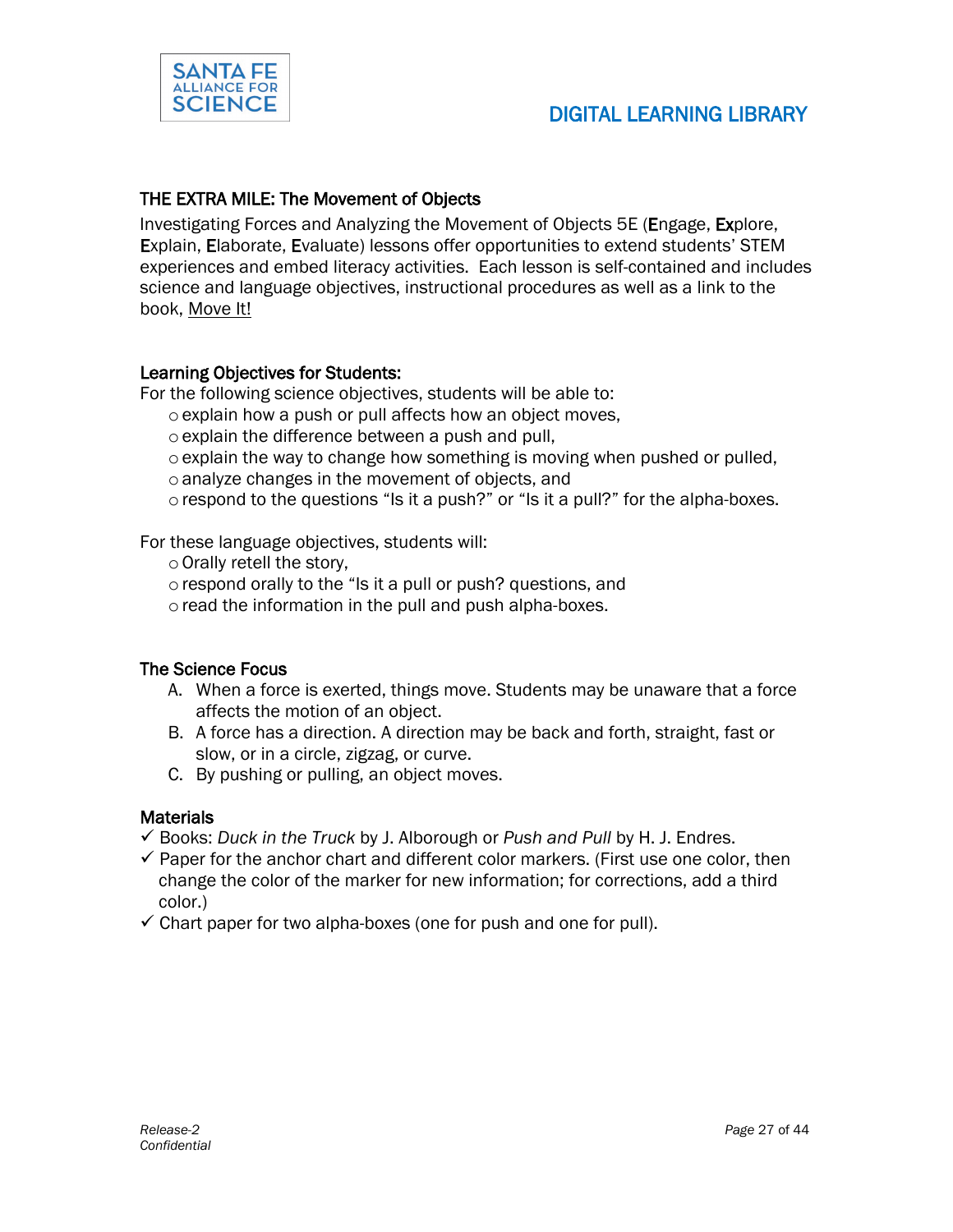

#### Engage

- 1. Read *Duck in the Truck* or *Push and Pull*, by Nelson or Endres to stimulate interest in the topic.
- 2. Ask students questions as you read to get them to think about the topic of forces.
- 3. To build on prior science knowledge of force and motion, have objects to jog their memories about ramps, marbles, trucks, cars, etc.
- 4. In groups, students retell the story that was just read to them, either orally or in writing in their science notebooks.

#### Explore

- 1. Point to a truck or another object and ask *What is a push?* and *What is a pull?*  Have these objects available for students to use.
- 2. Follow up if students are having difficulty and continue to brainstorm answers to these questions. They should understand that pushes and pulls are ways to use force to move an object. During this discussion, record what the students say on an anchor chart.
- 3. Continue the discussion by focusing on the amount of force that is needed to move different objects.
- *4.* Ask the students, *Did you use push or pull forces when you got up off the floor to stand? Are there other ways to use your bodies to push or pull?*

#### Explain

- 1. Construct two alpha-boxes on chart paper. Each should look like the following. Be sure to have two charts. Use the alpha-boxes when students respond to the questions *Is it a push?* or *Is it a pull?*
- 2. Ask students to think of things that can be pushed. When they mention something, write its name in the alpha-box that begins with the same letter. See the chart below for an example. This activity can continue for several days, serving to activate prior knowledge when students read the words on the chart, but also to introduce new ones.

| a | bike   | c     |     |
|---|--------|-------|-----|
| e |        |       |     |
|   |        | ĸ     |     |
| m | n      | Ο     |     |
|   | remote | swing |     |
|   |        | w/x   | ılz |

Push Words

Pull Words

| a |      | C    |        |
|---|------|------|--------|
| e |      |      | handle |
|   |      | knob |        |
| m | n    | o    |        |
|   | Rope | s    |        |
|   |      | w/x  | y/z    |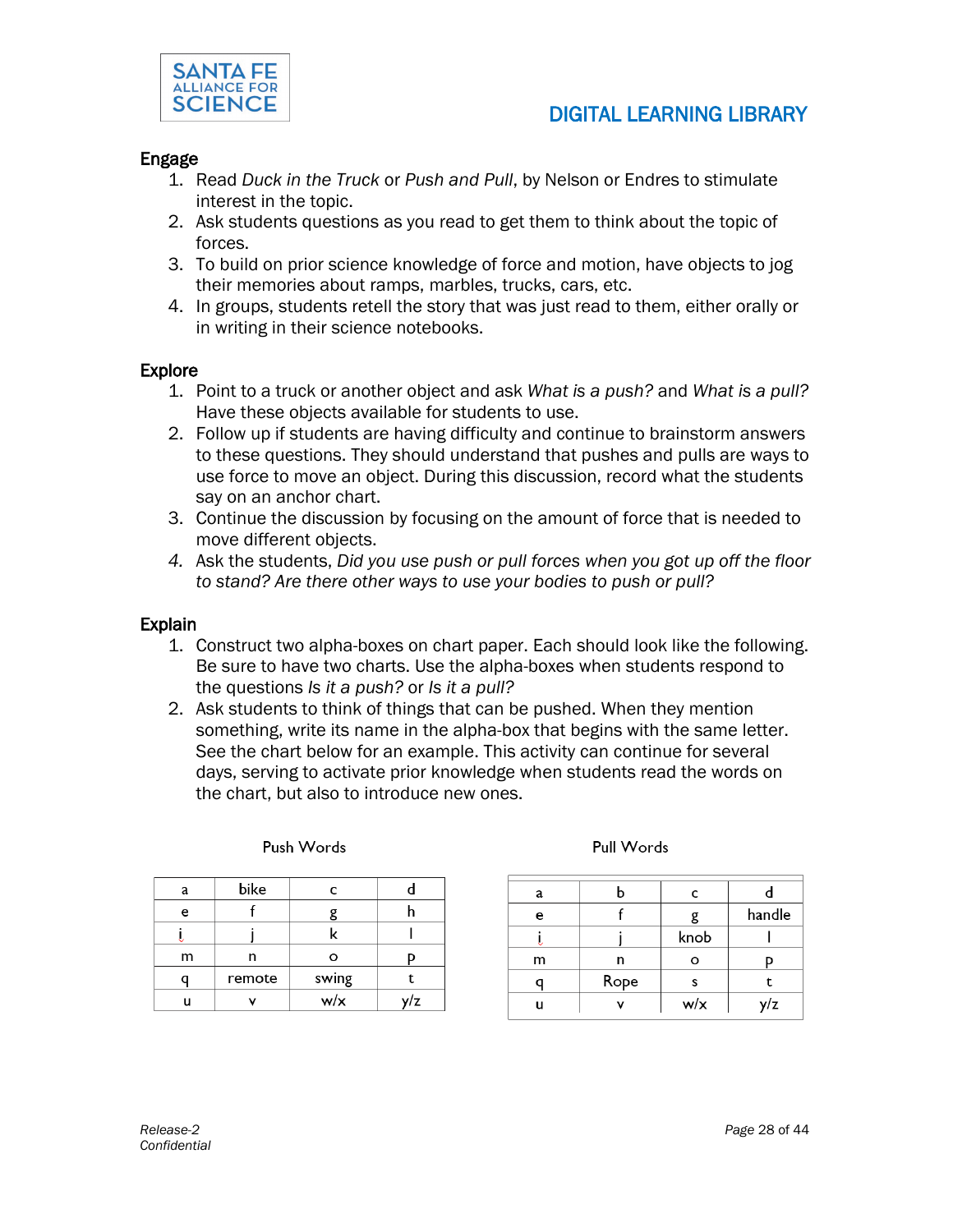

#### Elaborate

- 1. The students return to the alpha charts once there are examples in the boxes.
- 2. After the students have generated a variety of words that have been placed in the boxes, they read the words.
- 3. Students in groups to ensure that the words are in the correct boxes use a variety of materials to test their ideas.
- 4. Students use the claims and evidence scaffold to support their reasons for any changes that are made.

#### Evaluate

- 1. Students come together and the recorder reporters from the groups take turns to share the changes, if any, that their group made in the alpha-boxes.
- 2. They share their reasons (claims and evidence) if they think a word was not in the correct box; the teacher draws a line through the word and adds it to the appropriate box with a different color.

*Source: Adapted and modified from Let's Use Force, by M. L. Damjanovich, 2011. Used with permission. Retrieved from the companion website for Growing Language Through Science, K–5: Strategies That Work by Judy Reinhartz. Figure 6.4. Thousand Oaks, CA: Corwin, www.corwin.com. Copyright © 2015 by Corwin. All rights*  reserved. Reproduction authorized only for the local school site or nonprofit organization that has purchased this *book.*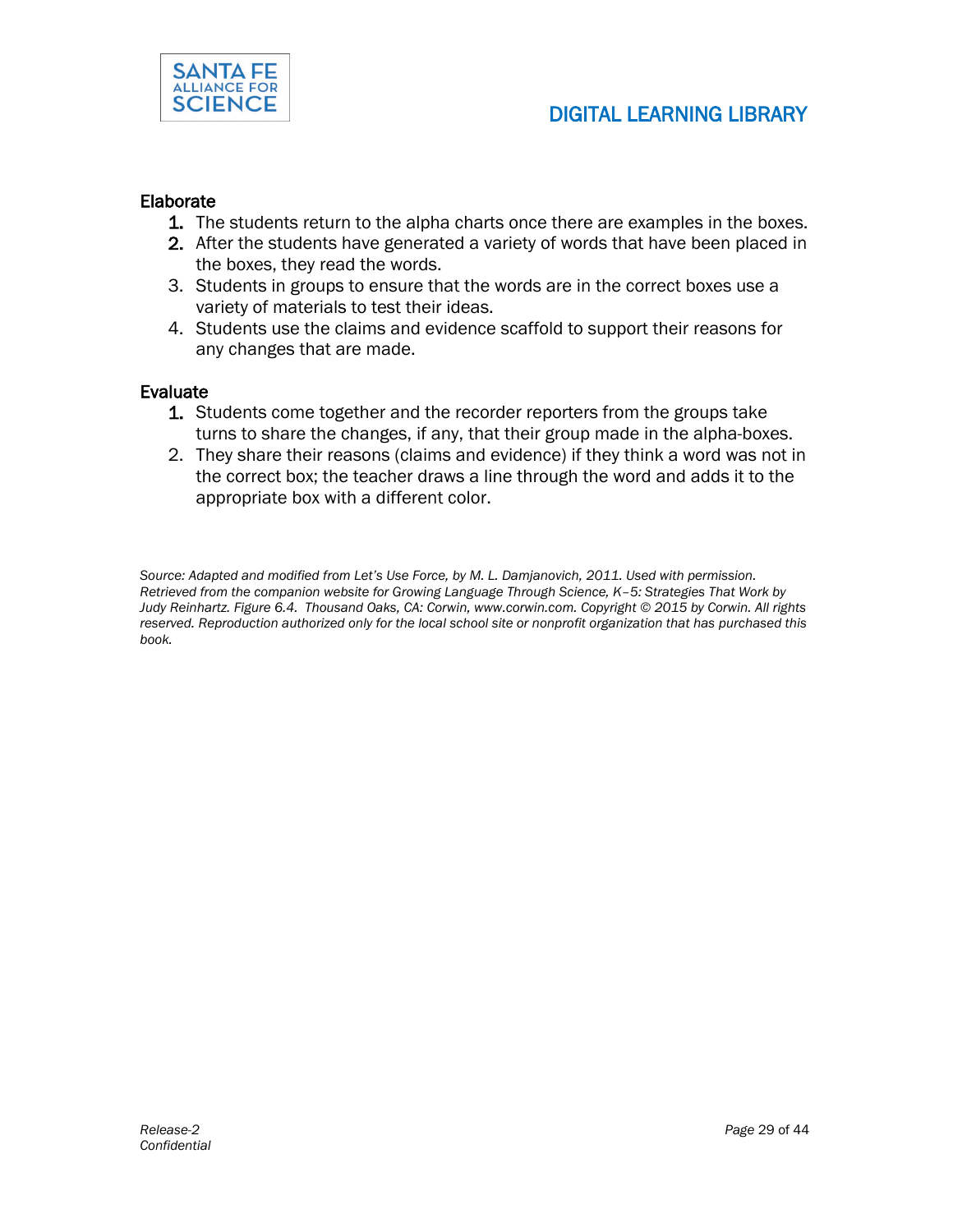

#### THE EXTRA MILE: Pushing and Pulling

#### Learning Objectives for Students:

For the following science objectives, students will:

- $\circ$  move objects in as many different ways as possible by pushing and pulling them, and
- $\circ$  use science terms that will demonstrate when they share and report out in writing that they understand force.

For these language objectives, students will:

- $\circ$  orally describe what happens when the teacher uses a ramp and drops a ball from the top, and when they push or pull different object,
- $\circ$  complete in writing the sentence frames on the Make it Move sheet twice.
- oshare orally with group members what they observed and did to get the objects to move, and
- o use words and phrases on index cards and construct a sentence using science information from the lesson.

#### The Science Focus

- A. *Force* is a *push* or *pull* that produces a change in the motion of an object.
- B. The position and motion of objects can change by pushing or pulling them.
- C. An unbalanced force makes a resting object move, brings the moving object to rest, or changes its direction.
- D. Changing the surface on which an object moves can make it easier or harder for the object to move because of *friction*, a force that acts when two surfaces rub against each other.
- E. The steepness of a ramp affects how far a ball rolls.

#### **Materials**

- $\checkmark$  Assortment of objects: balls, cardboard tubes, ramps, blocks. (This exercise could take place in the block center so students can investigate using these materials.)
- $\checkmark$  Meter sticks (you can put them end to end and count the number of meter sticks the object rolled).
- Chart paper and book, *Move It!* <https://www.youtube.com/watch?v=l1cKYR-T1v8>
- $\checkmark$  2 copies of the Make It Move sheet for each group.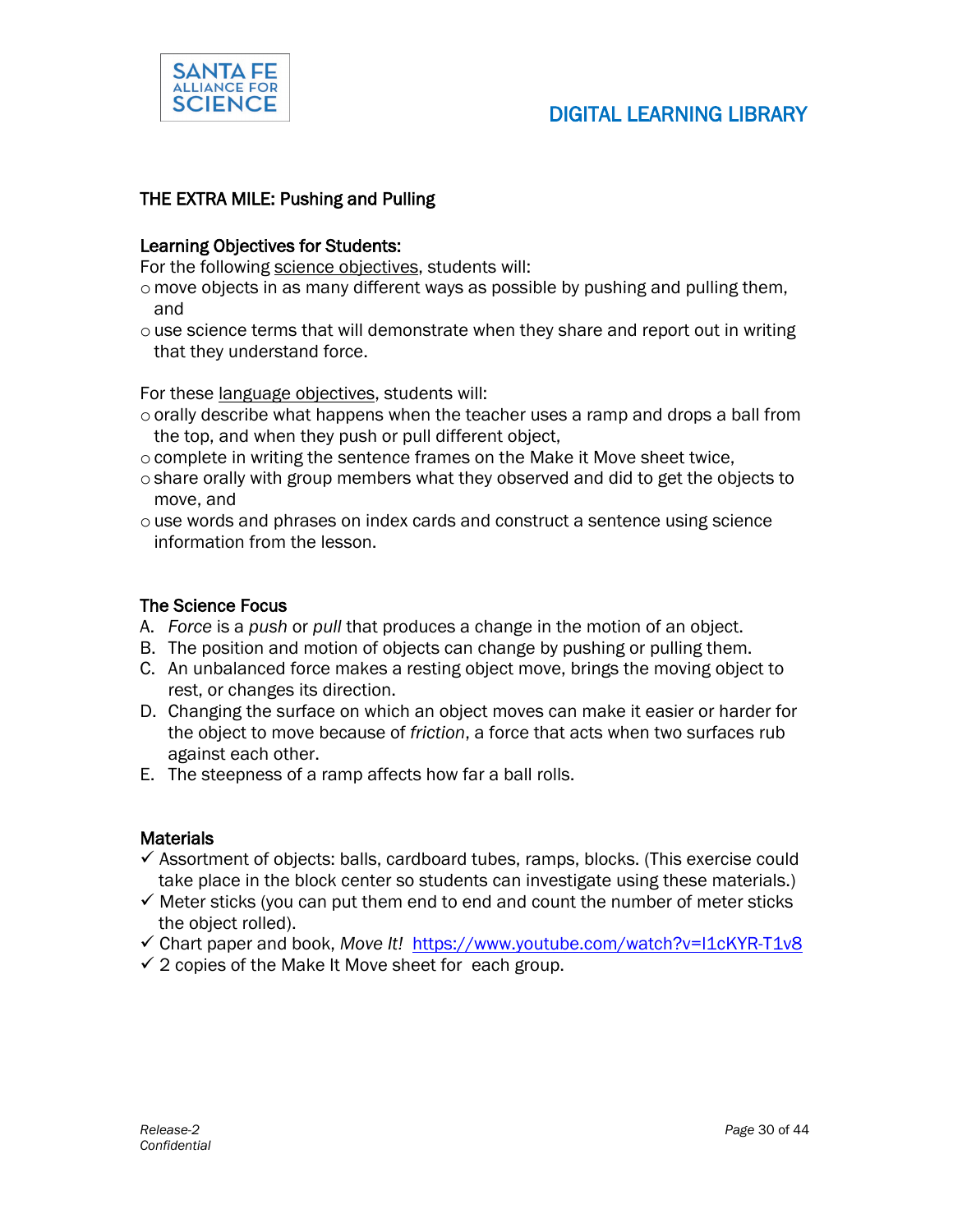

#### Engage

- 1. Review the previous day's work by having students observe as some of the balls and other materials are pushed and pulled.
- 2. Students describe orally what they think (predict) will happen when the teacher uses a ramp and drops the ball from the top.
- 3. Read the beginning of the book, *Move It!* (2005) by A. Mason, to get students interested.

#### Explore

- 1. Each group has an assortment of balls, cardboard tubes, ramps, blocks, and meter sticks.
- 2. Students explore as many different ways as possible to make a marble (object) move from one place to another.
- 3. Give groups of students the Make It Move sheet with sentence frames like the ones below.

They respond orally or in writing:

- 1. *I used \_\_\_\_\_\_\_\_\_\_\_\_\_\_\_\_\_\_\_\_\_\_\_\_\_\_\_\_\_\_\_\_\_\_\_\_\_\_\_\_\_\_\_\_\_\_ object.*
- 2. *I made the object move by \_\_\_\_\_\_\_\_\_\_\_\_\_\_\_\_\_\_\_\_\_\_\_\_\_\_\_\_\_\_\_\_\_*
- 3. Another way I made it move:

#### Explain

- 1. Have students share with group members what they did and observed before working with the whole class.
- 2. Bring the students together to brainstorm what they discovered and learned about pushing and pulling during their investigations.
- 3. Use an anchor chart to record the group ideas/comments. To get the brainstorming started, here are some questions to ask:
	- *What objects rolled?*
	- *What do these objects have in common?*
	- *How did you get an object to roll?*
	- *Did you stop an object from rolling? How did you stop it?*
- 4. What questions can we ask to guide our investigations?
- 5. Continue to read the book *Move It!* to add to the discussion on force.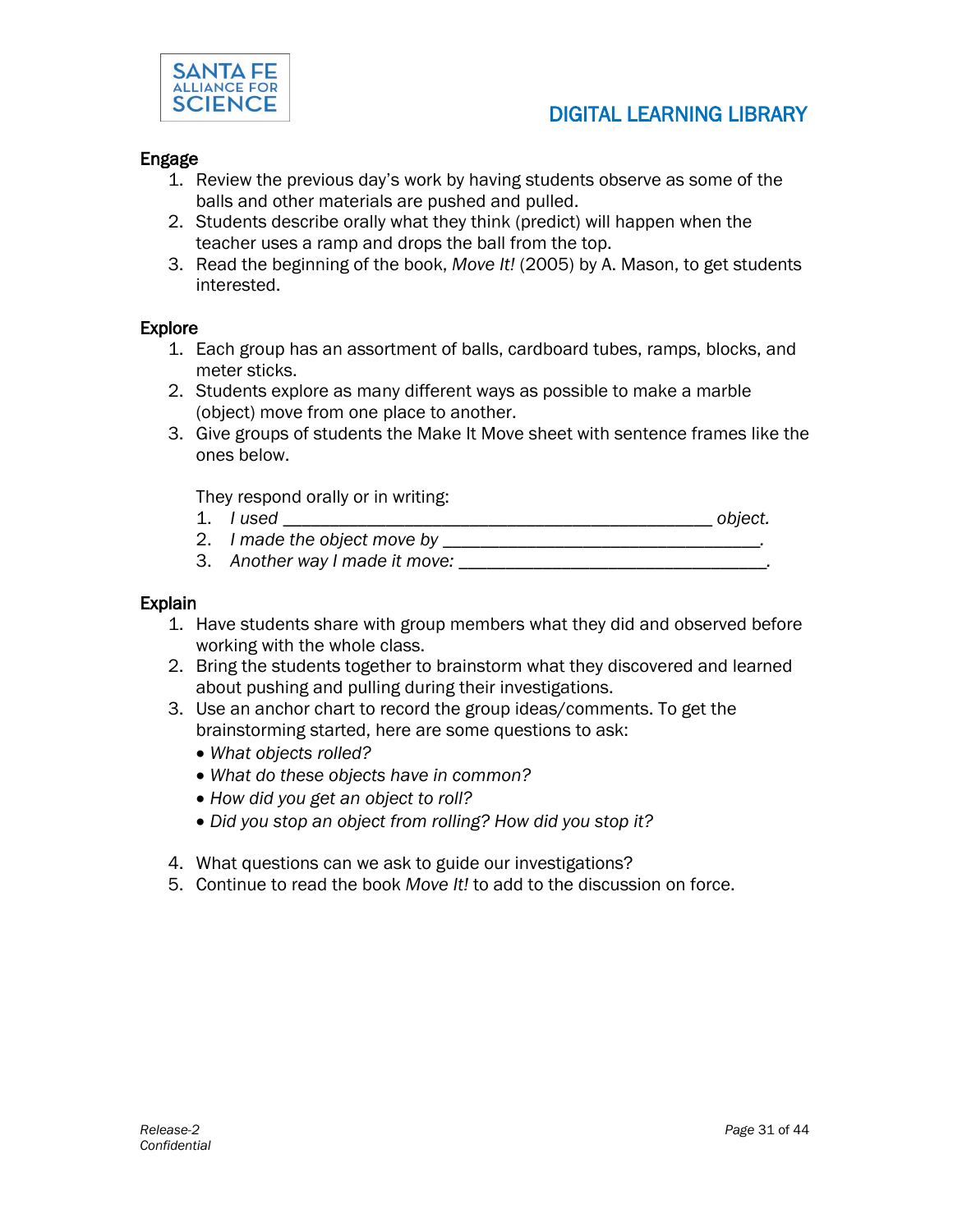

#### Elaborate

- 1. Return to the anchor chart, where group comments were recorded.
- 2. Have students ask questions before they continue to investigate.
- 3. Have each group try out the ideas from another group to see if they get the same results.
- 4. Have each group complete a *new* Make It Move sheet.
- 5. Have each group report out again and with a different color pen; the teacher records their responses on the anchor chart.

#### **Evaluation**

- 1. Take the pushing and pulling ideas from the anchor chart.
- 2. Have the students pick out words (adjectives, nouns, verbs) and phrases and write (draw) them on  $5 \times 7$  index cards or cut sentence strips.
- 3. In working in groups, students use a chart like the one below and put the cards in the appropriate column. (Previously, teachers worked with students on adjectives, nouns, verbs, and phrases, and used a chart like the following.)
- 4. Once students have placed the cards in the specific column, they are ready to construct sentences using the information from the chart. They read their sentences to the whole class. Then the whole class reads the sentence composed by each group.

| <b>Adjectives Nouns</b> |        | Verbs          | <b>Phrases</b>   |
|-------------------------|--------|----------------|------------------|
| round                   | marble | rolled         | down the ramp    |
| rubber                  | ball   | <b>bounced</b> | $ $ on the floor |

*Retrieved from the companion website for Growing Language Through Science, K–5: Strategies That Work by Judy Reinhartz. Figure 6.3. Thousand Oaks, CA: Corwin, www.corwin.com. Copyright © 2015 by Corwin. All rights*  reserved. Reproduction authorized only for the local school site or nonprofit organization that has purchased this *book.*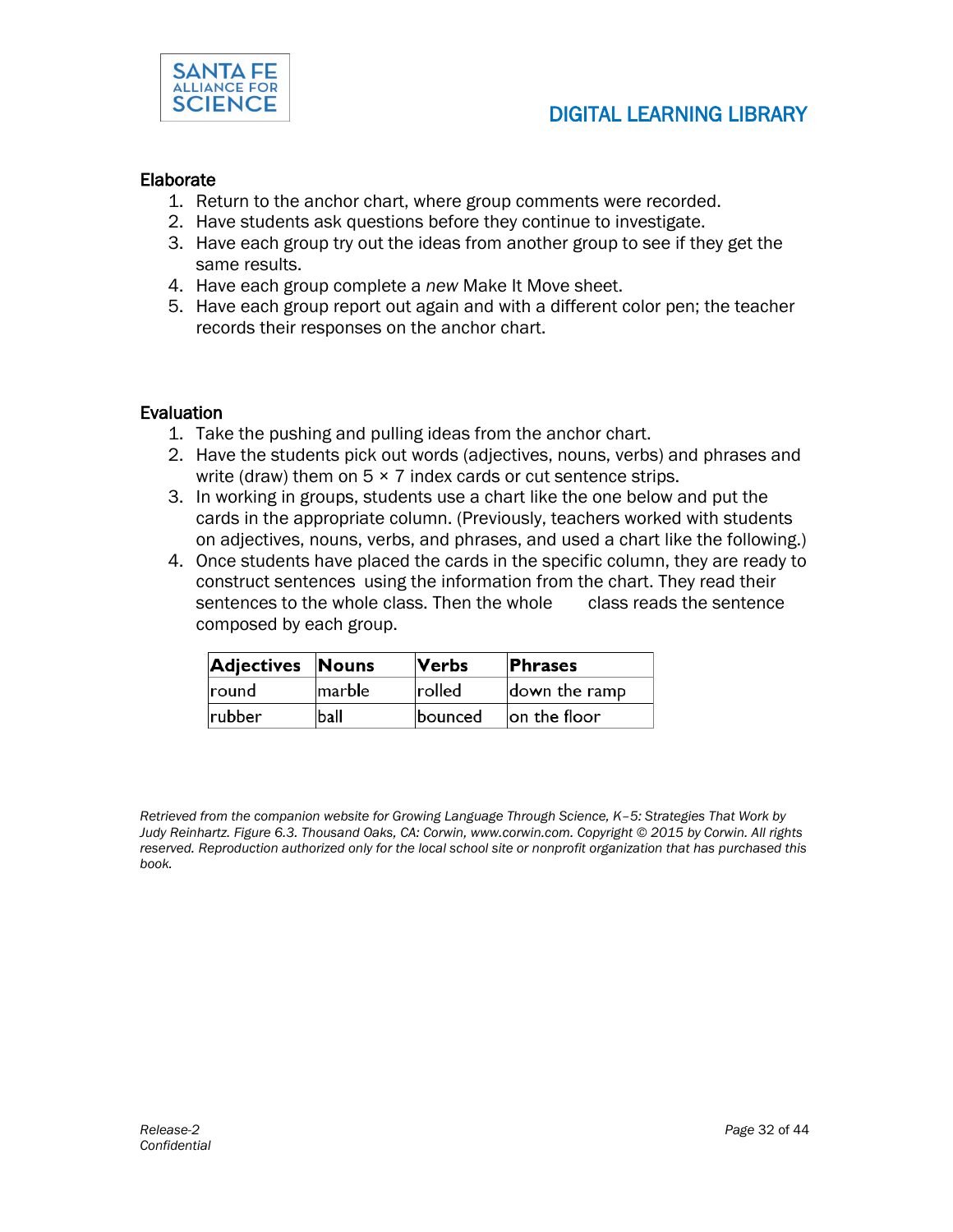

### Section 7: Astronomy

### 7.1 Investigating Moon Craters (Run time: 5:00)

This module is intended for Grades 2-3.

Students conduct an investigation with materials readily available at home to study how moon craters form. They use sand and different sized rocks to form the craters. Students document their observations throughout the investigation and come together in a meaning making circle to answer the questions:

- Is there a pattern to how craters form?
- Do larger objects make deeper craters?
- Do smaller objects make craters that are shallower?
- How did the craters on the Moon form?

#### Learning Objectives for Students

- 1. Be able to identify craters on the surface of the Moon.
- 2. Be able to describe craters and explain how they form.
- 3. Be able to explain that the Moon has many more craters than Earth because it does not have an atmosphere.
- 4. Be able to identify and describe patterns in the crater formation process.

#### Applicable Education Standards

| <b>NGSS</b> | K-4 Benchmark I: Know the structure of the solar system   |
|-------------|-----------------------------------------------------------|
|             | and the objects in the universe.                          |
|             |                                                           |
|             | <b>Grade 3 Performance Standards</b>                      |
|             | 1. Describe the objects in the solar system (e.g., sun,   |
|             | Earth and other planets, moon) and their features         |
|             | (e.g., size, temperature).                                |
|             | 2. Describe the relationships among the objects in the    |
|             | solar system (e.g., relative distances, orbital motions). |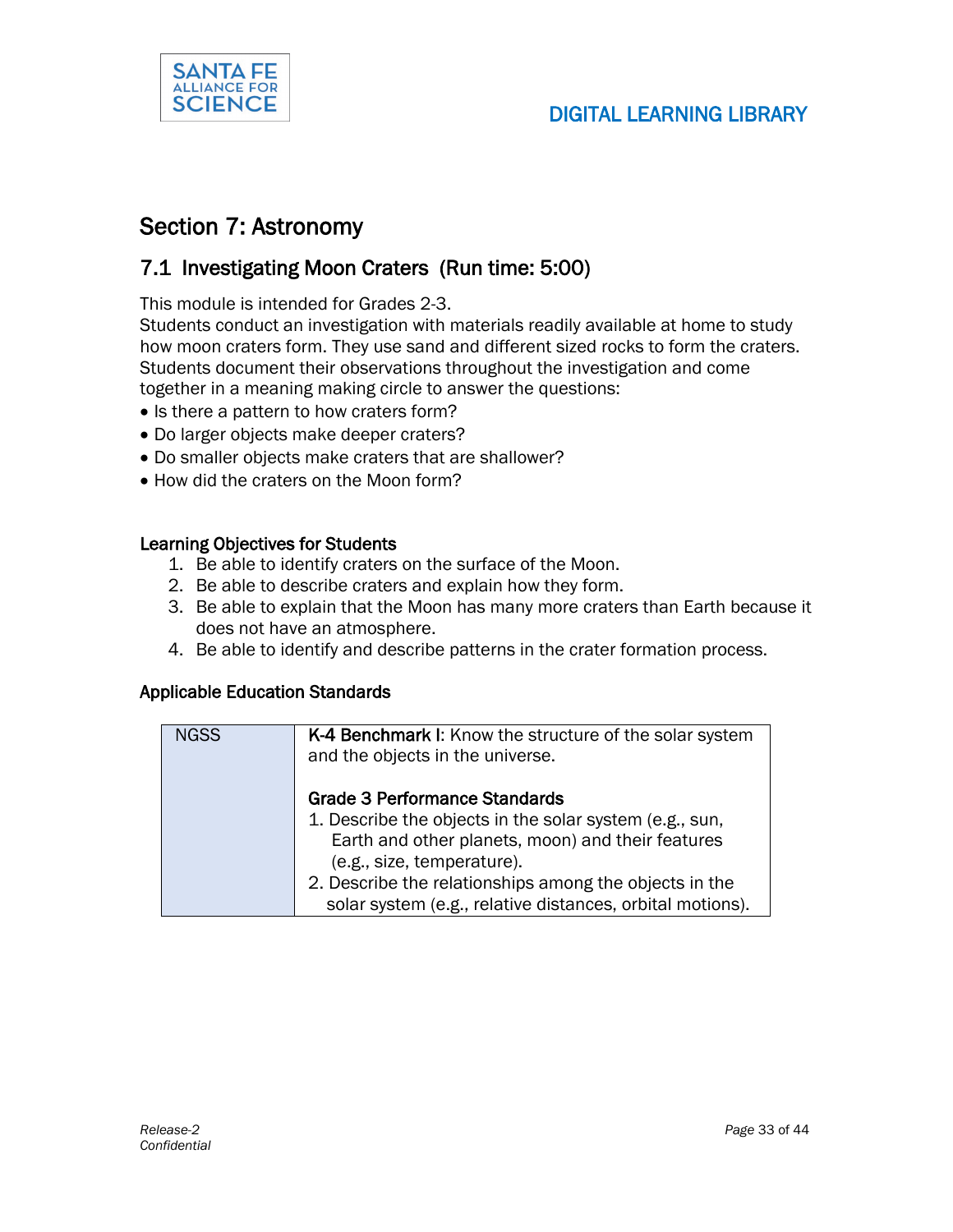

|         | <b>Supplemental Discussion Ideas</b>                     |
|---------|----------------------------------------------------------|
| Craters | • Are there craters on Earth?                            |
|         | Why does the Moon have many more craters<br>than Earth?  |
|         | • How does a crater form?                                |
|         | • Is there a pattern to how craters form?                |
|         | Do larger objects result in deeper craters?              |
|         | • Do smaller objects form craters that are<br>shallower? |

#### THE EXTRA MILE: Learning About Space

This is a science inquiry unit of study, suitable for Grades 2 & 3.

It integrates science standards with both language arts and mathematics standards. All of the lessons are designed for to in classroom as well as online teaching. Students initially learn characteristics of the planets in our solar system and then progress to study phases of the Moon and formation of craters on the Moon. While learning about the Moon, students extend their learning beyond science concepts to learn about Moon folklore and go on to write their own legend. After learning about the Moon, students learn about stars and conduct an investigation to answer this focus question: Are stars moving? The unit culminates with a solar system project where students are presented with a variety of creative options to express their learning about the solar system.

#### Learning Objectives for Students:

- $\circ$  Describe the objects in the solar system (e.g., sun, Earth and other planets, moon) and their features (e.g., size, temperature).
- oDescribe the phases of the Moon and what causes them.
- o Identify craters on the Moon and describe how they form.
- oExplain that stars appear to move because the Earth rotates on its axis.

#### Discussion Questions:

- 1. How are stars and planets different?
- 2. Why does the shape of the Moon appear to change every night? What is a crater?
- 3. How do craters form?
- 4. Is there a pattern to the way craters form?
- 5. Are stars moving?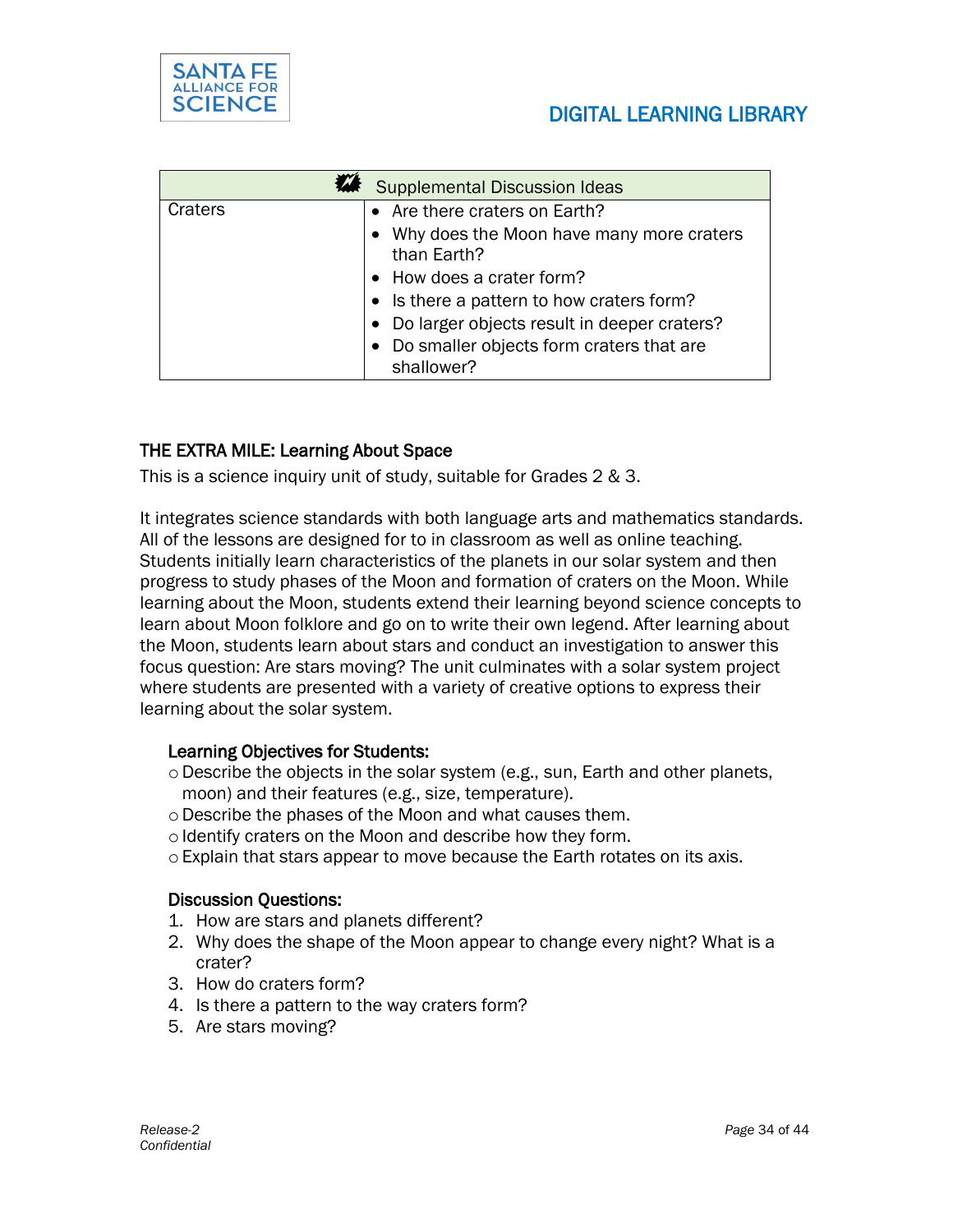



#### Applicable Standards:

| <b>NGSS</b> | K-4 Benchmark I: Know the structure of the solar system                                                                                    |
|-------------|--------------------------------------------------------------------------------------------------------------------------------------------|
|             | and the objects in the universe.                                                                                                           |
|             |                                                                                                                                            |
|             | Grade 2 Performance Standards                                                                                                              |
|             | 1. Observe that the phase of the moon appears a little                                                                                     |
|             | different every day but looks the same again after about<br>four weeks.                                                                    |
|             | 2. Observe that some objects in the night sky are brighter<br>than others.                                                                 |
|             | 3. Explain that the sun is a star.                                                                                                         |
|             | <b>Grade 3 Performance Standards</b>                                                                                                       |
|             | 1. Describe the objects in the solar system (e.g., sun,<br>Earth and other planets, moon) and their features<br>(e.g., size, temperature). |
|             | 2. Describe the relationships among the objects in the<br>solar system (e.g., relative distances, orbital motions).                        |

A 13 day *Unit* about our solar system that is available upon request at [info@sfafs.org.](mailto:info@sfafs.org)

The mentor texts are accessible to teachers and students in Epic!: https://www.getepic.com/sign-in

The texts *La luna en un mes y Cómo la luna recobró su forma* are also available in English. Digital access to the texts minimizes student sharing of materials and allows students to re-read the books at their own pace. Materials for the investigations are accessible to the teacher in a classroom and to students learning at home.

The student charts in this unit are provided in PDF format. They can be inserted into Seesaw assignments where students can write directly into the chart. They may also be printed and distributed to students in the classroom.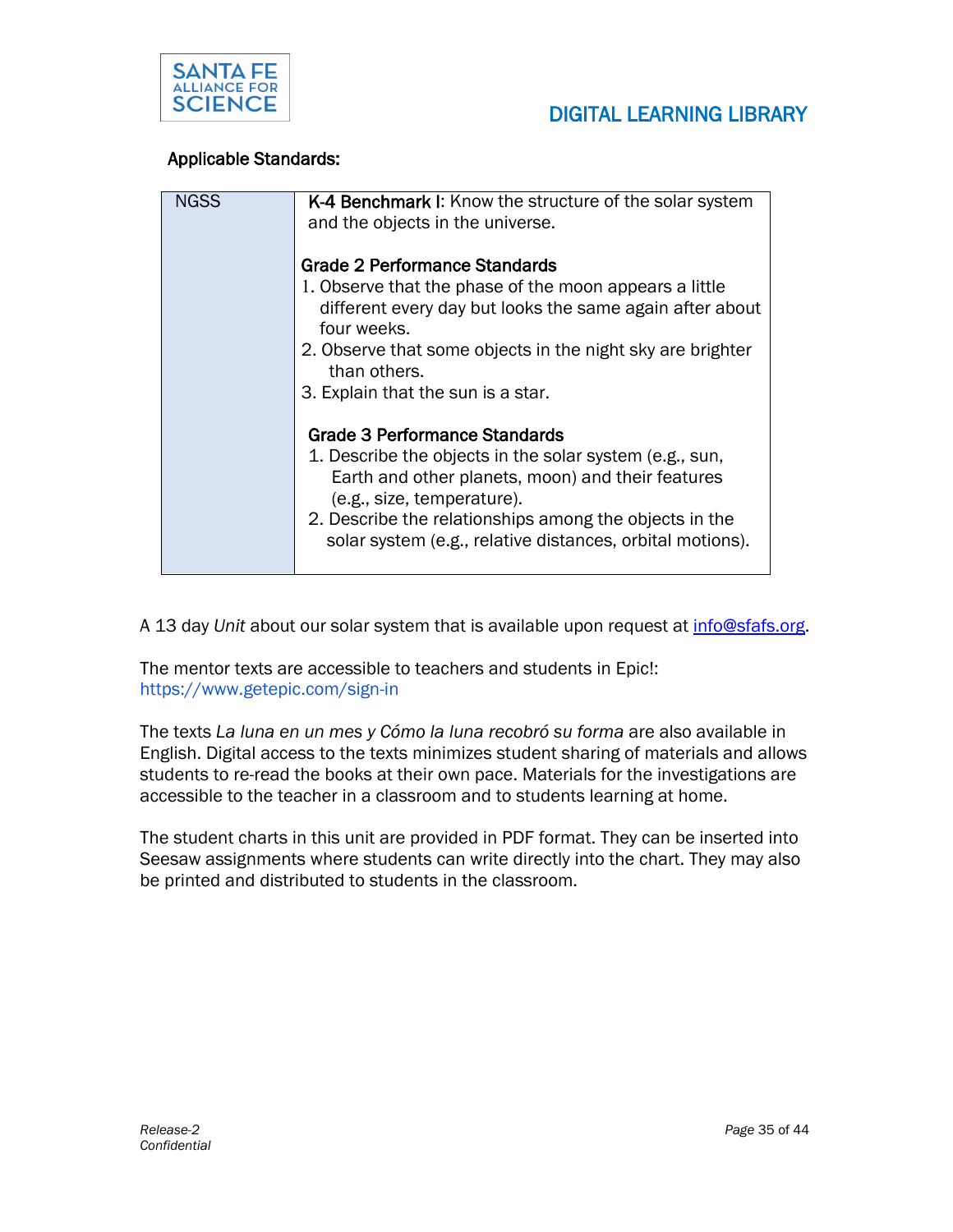

### Section 8: STEM Fair Preparation

This is a series of videos that provides information and instructions to students should they wish to work on a project for presentation at a STEM Fair.

### 8.1 HOW TO DO STEM FAIR PROJECTS (Run time: 12:04)

Veteran science fair judges, Bruce Abell and Dean Gerber, share tips for planning and carrying out a science fair project. They present the key elements for making a project successful. Learn now to:

- $\triangleright$  turn a weak project into one that is much better developed
- $\triangleright$  do research on a topic,
- $\triangleright$  make measurements to collect data in a notebook,
- $\triangleright$  include variables in your experiment (i.e., changing only one thing at a time),
- $\triangleright$  draw a table, and
- $\triangleright$  report on the science project using a trifold board.

#### Learning Objectives for Students

- 1. Ask questions and define a problem.
- 2. Plan and carry out an investigation.
- 3. Collect, analyze, and compare data by completing a table to organize the information and develop a graph to describe results using evidence.
- 4. Communicate conclusions using the data collected and graphed.

#### Applicable Education Standards



|                                                                           | Supplemental Discussion Ideas |  |
|---------------------------------------------------------------------------|-------------------------------|--|
| The following Alliance videos address other subjects that are useful when |                               |  |
| doing STEM Fair projects.                                                 |                               |  |
| Science Journals<br>See 8.2 in this Guide                                 |                               |  |
| Calculating Averages                                                      | See 5.1 in this Guide         |  |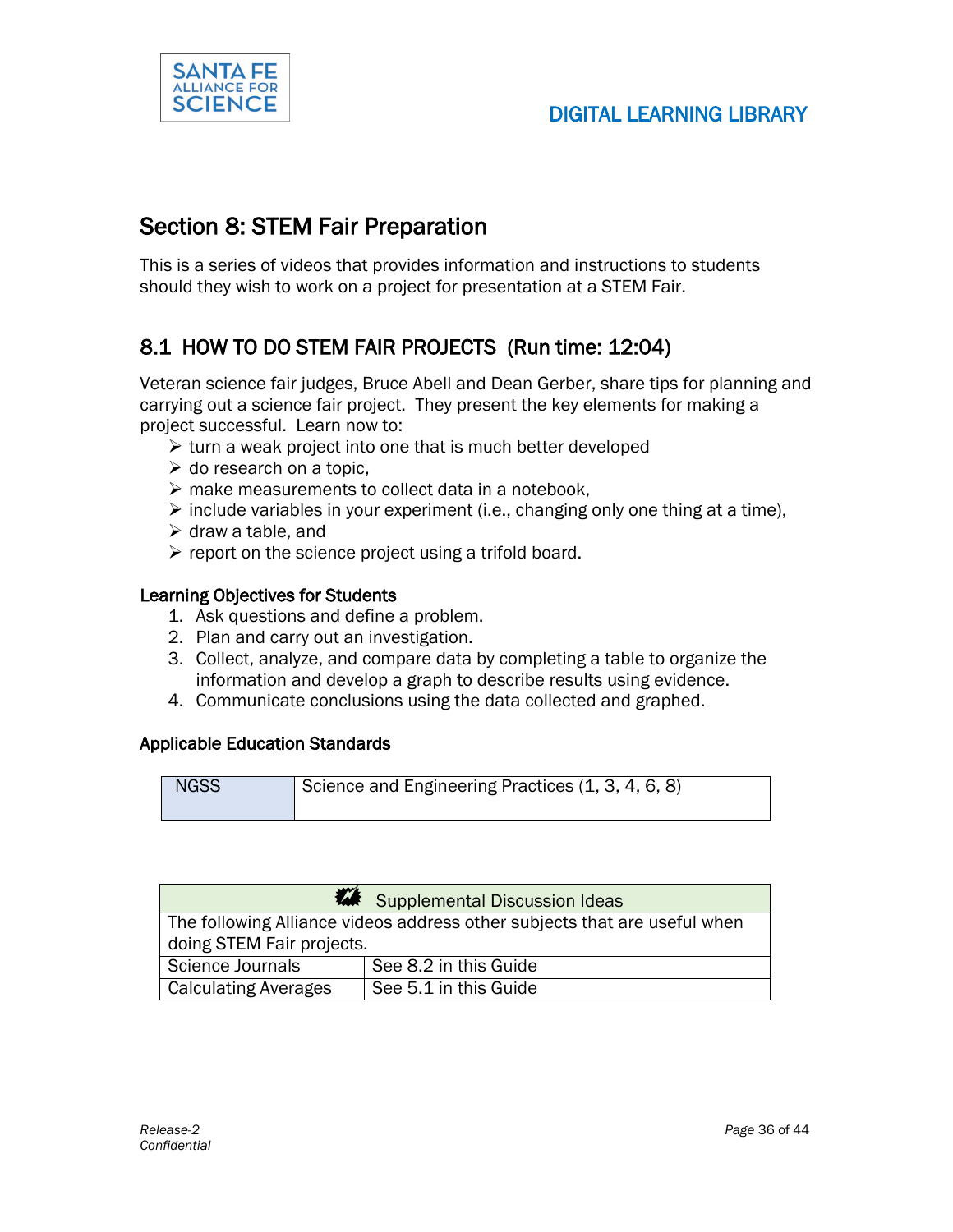

### DIGITAL LEARNING LIBRARY

#### THE EXTRA MILE: Popcorn

Another way to get students to think about topics for a science fair project, is to consider things in their daily lives. This exercise outlines an investigation into different brands of popcorn.

Concept: Elaboration

*Elaborate* is the part of the science lesson where students come to know and understand the steps to an investigation. It starts with a question. In this experimental investigation, students use the question frame: *What is the relationship between \_\_\_\_ and \_\_\_ ?*

First, the word relationship should be discussed and defined, and examples provided and placed on the science word/phrase wall. A graphic organizer is constructed with the word relationship in the center, with lines radiating from the word to demonstrate what the students think the "relationship" means.

Using this frame: *What is the relationship between \_\_\_\_ and \_\_\_ ?* …opens the door to understanding *variables* (dependent and independent). For example:

> What is the relationship between the brand of popcorn and the number of kernels popped?

The BRAND of popcorn is the independent variable; the NUMBER OF KERNELS is the dependent variable.

- 1. After coming up with a class question (using the question frame noted above), take a minute to analyze the question for cause-and-effect phrases. For example, in the popcorn question, the BRAND of popcorn is the *cause*; the NUMBER OF KERNALS popped is the *effect*.
- 2. Students then formulate a hypothesis that can be tested.
- 3. Students design and conduct an experiment, make observations, collect data, and record them on the "T" data table:

| <b>BRAND OF POPCORN</b><br>(the CAUSE, independent variable) | # OF KERNELS POPPED<br>(the EFFECT, dependent variable) |
|--------------------------------------------------------------|---------------------------------------------------------|
| Brand A                                                      |                                                         |
| Brand B                                                      |                                                         |
| Brand C                                                      |                                                         |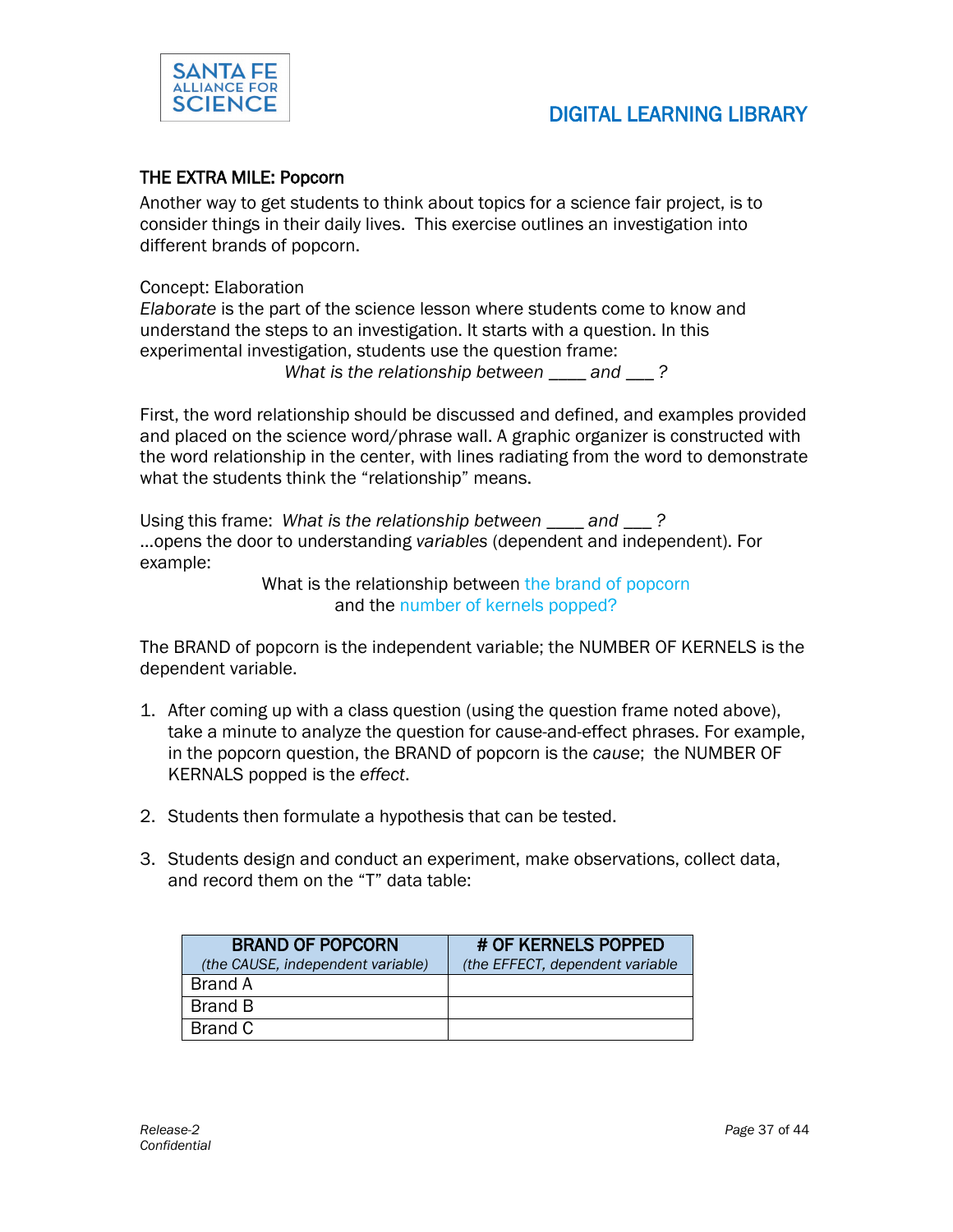

4. Students *plot the data* from the data table to a graph (they can choose the typebar, line, circle etc.), labeling each axis with the names of the variables.



- 5. Now the students are ready to *analyze the data* they have collected. One place to begin is to review the information plotted:
	- o Which brand has the most kernels that popped,
	- o the least that popped,
	- o and somewhere in between.

Looking at the graph, decide which brand is the best to buy, based on the evidence they uncovered in this experiment. Ask: *Why do you think so?*

If they need support in coming up with answers, why do you think the Claims and Evidence Scaffold that follows may prove helpful?

Students go back to the "T" table and the graph to fill in the Claims and Evidence Scaffold. They think about their "claims" or conclusions made about the popcorn brand (best, worse, in between). Once a *claim* has been identified, it must be supported with *evidence*.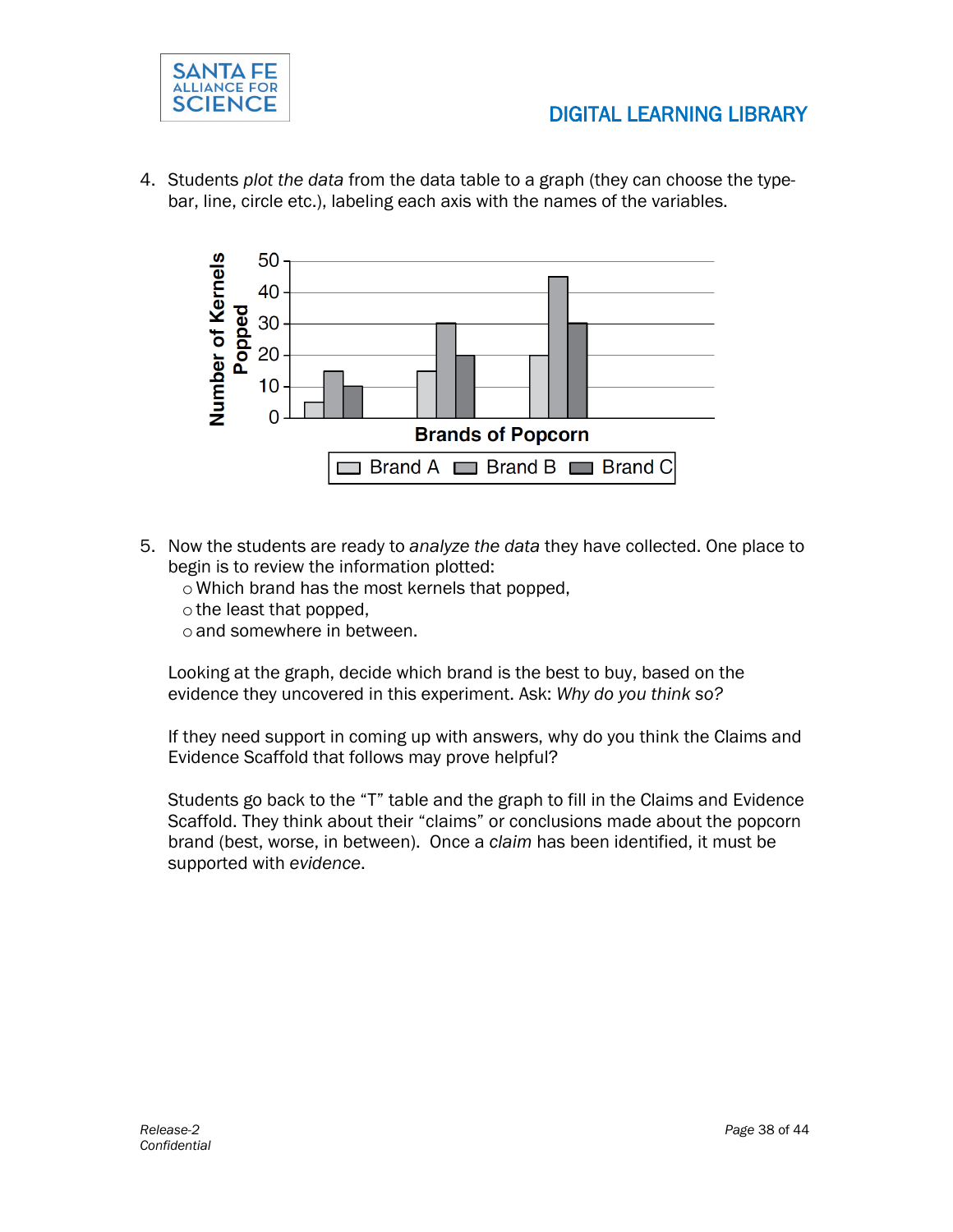

The key question is: Is there evidence to support your claim of best, worst, in between? If the answer is "yes" students go on to the second claim, finding evidence in the data collected and plotted on a graph.

| <b>CLAIMS</b> | <b>EVIDENCE</b> |
|---------------|-----------------|
|               |                 |

Taylor and Villanueva (2014) provide the following series of questions that teachers can ask to assist students in completing the Claims and Evidence Scaffold. The following questions and sentence frames provide a template for student responses.

- a. What do you claim to be true from your investigation?
- b. How can you prove your claim? (How can you back up your claim?)
- c. With the whole class, ask *Who agrees with each group's claim? How many agree with \_\_\_\_ group's claim and evidence? How many disagree with \_\_\_ group's claim and evidence?*

Student response sentence frames might include: *I agree with \_\_\_\_ claim because \_\_\_\_. I disagree with \_\_\_ claim because \_\_\_.*

d. Finally, ask Which of the following claims is most like yours [state the claim]? Students may respond: *My claim is…*

*…similar to \_\_\_.*

- *…somewhat similar to \_\_\_.*
- *…completely different from my classmates.*
- 6. Students in the upper grades will identify and then describe the variables in their investigation based on the question they posed and the data they collected.
- 7. In their science notebooks, students will do the following:
	- o Write the question and make a hypothesis, which is an idea that can be tested by an experiment or observation *(Sciencesaurus, 2006).*
	- $\circ$  Sketch a "T" data table using the question and the variables they identified. Taking the popcorn question, *What is the relationship between the brand of the popcorn and the number of kernels popped?*
	- $\circ$  Summarize the findings, looking at the information in the "T" table and drawing conclusions byu using sentences following these frames: *In this investigation, I did \_\_\_ or learned that \_\_\_.*
	- $\circ$  They use the information from their Claims and Evidence Scaffold to respond. Emphasize that every claim must be supported by evidence.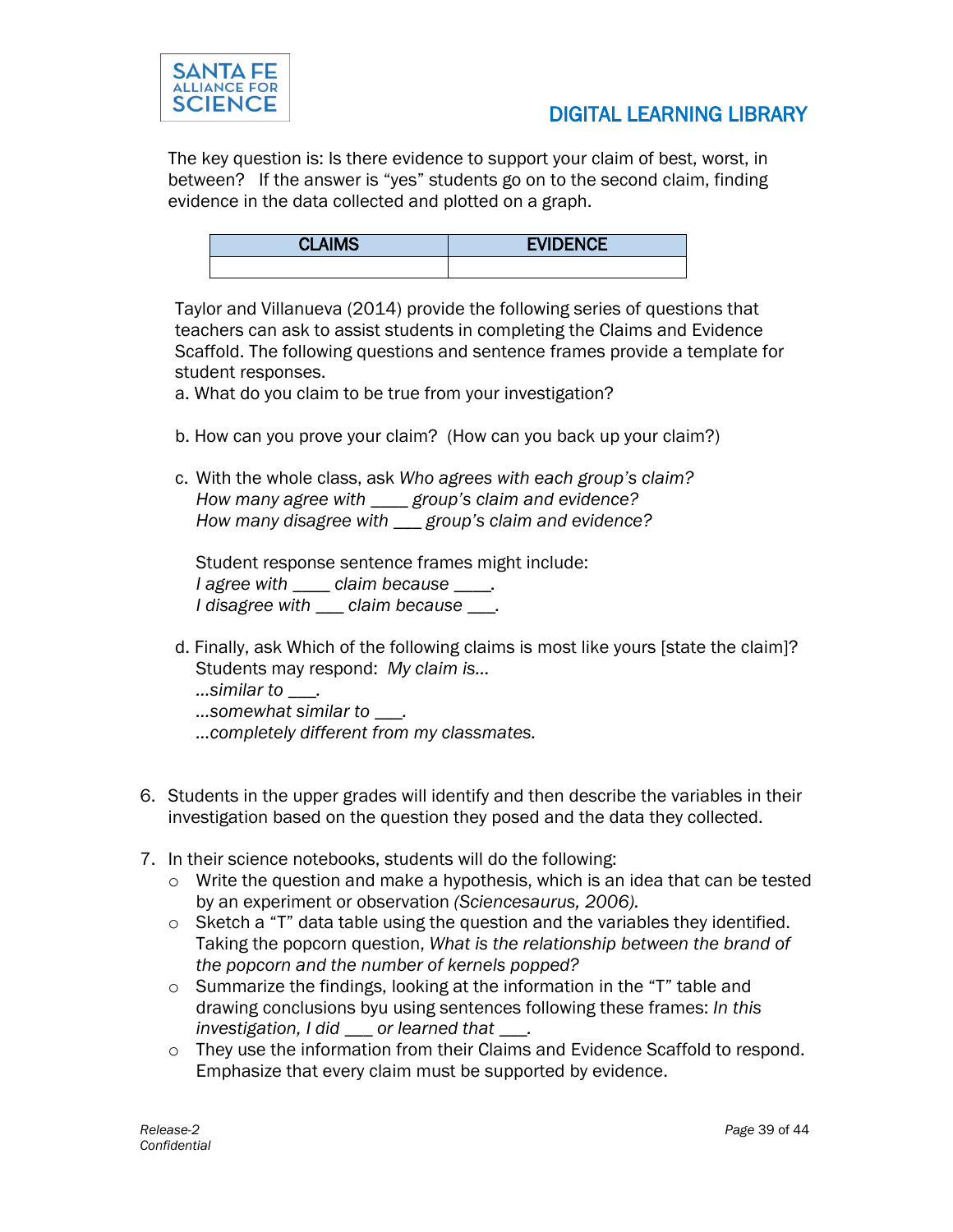

#### THE EXTRA MILE: The Cat's Meow

This is a less formal method of exposing students to science investigations.

#### Learning Objectives for Students:

(Science objectives) Students will:

- $\circ$  carry out an investigation with group members,
- oconstruct explanations for their observations,
- oexplain cause and effect events during the investigation.

(Language objectives) Students will:

- o read or follow directions provided orally,
- $\circ$  explain orally to group members the results of the investigation,
- $\circ$  construct explanations in writing about their observations in their science notebooks.

#### Materials needed per group:

- *Whole* (i.e., full fat) milk in a beaker or container that has a spout
- $\checkmark$  Paper plate strong dinner size
- $\checkmark$  4 different containers of food coloring
- $\checkmark$  1 toothpick
- $\checkmark$  Dish detergent in a small plastic container
- $\checkmark$  Science notebooks

#### **Procedures**

- 1. In your groups, decide who is going to be the PI (Principal Investigator) MM (Material Manager) MD (Material Director) RR (Reporter Recorder)
- 2. Pour the milk into the plate, covering the bottom.
- 3. Take 4 different containers of food coloring.
- 4. Add a drop of each color to the edge of the plate at the 3, 6, 8, 12 positions.
- 5. Dip the toothpick into the detergent.
- 6. Place the toothpick in the center of the plate and hold it for a moment. DO NOT press too hard because you do not want to make a hole in the paper plate.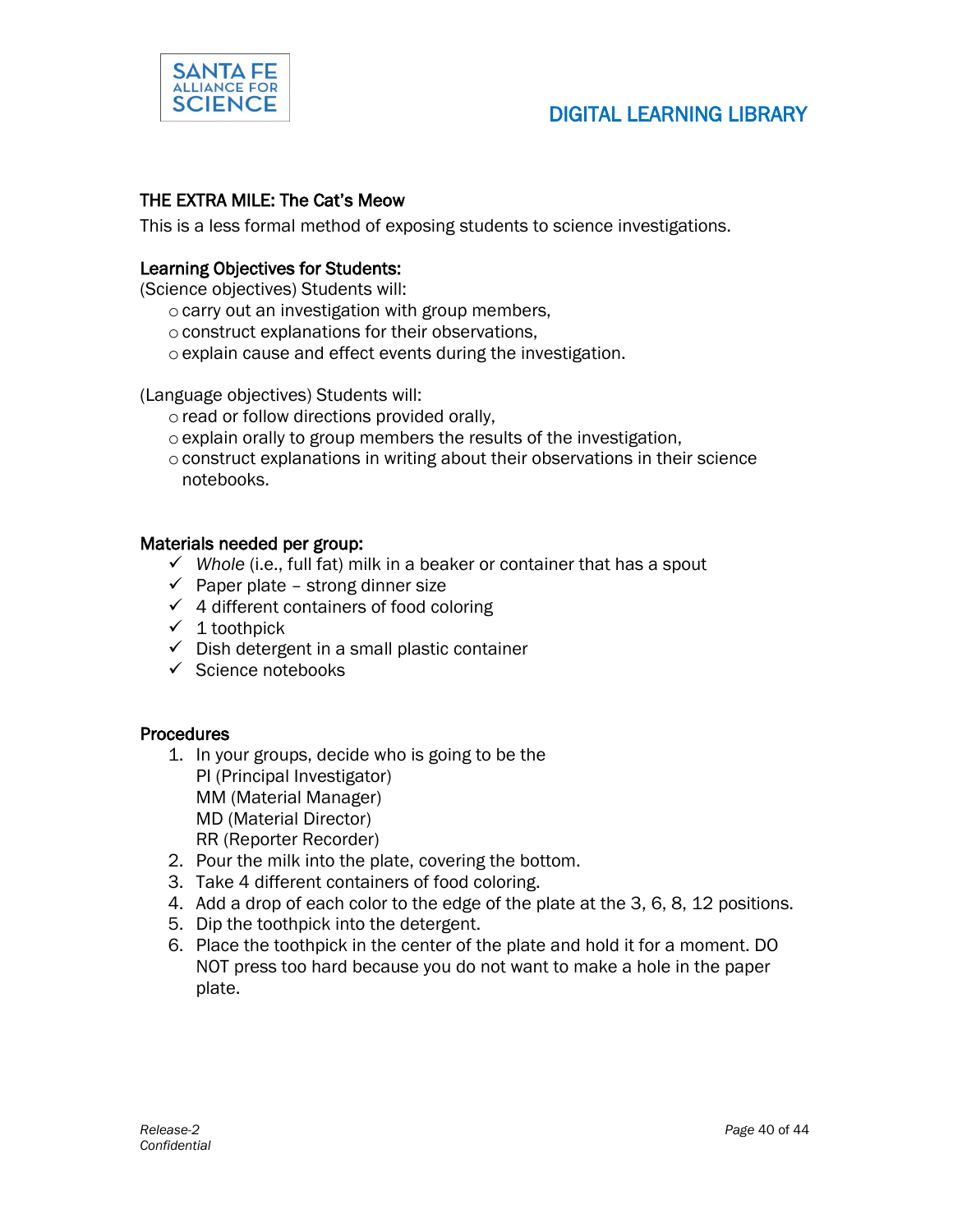

#### Communicating what you observed

- 1. Talk/share/discuss with group members what you saw.
- 2. What do the changes look like to you? Do you see anu patterns? Draw and write what you saw or think happened in your science notebook.
- 3. What do you think is causing these patterns and/or changes? Write your ideas down in your science notebook.
- 4. Construct an explanation in your science notebook along with pitures based on their observations and discussions with group members.

#### Assessment

- 1. Monitor groups and listen to their interactions with group members. How are they describing what took place when they added food coloring and detergent to the milk?
- 2. Read their science notebook entries. Have they identified any patterns? How did they explain what took place?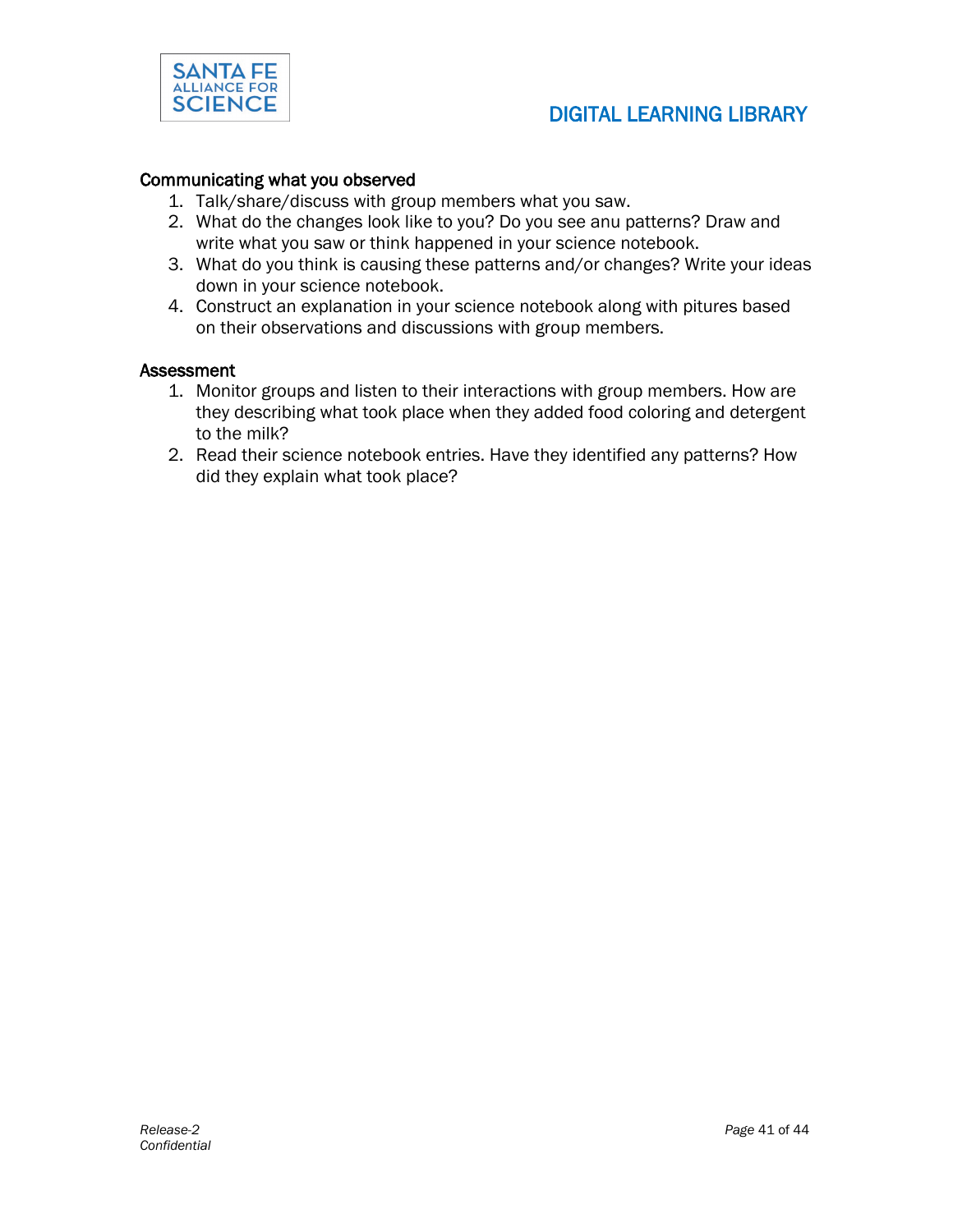

### 8.2 WHAT IS A SCIENCE JOURNAL? (Run time: 3:35)

Scientists collect a lot of data! To help them remember everything about their experiments, they keep it organized and safe in a journal. This video will give you some tips for creating your own science journal.

*(Note: this video is also available in Spanish)*

#### Learning Objectives for Students

- 1. How to organize your thoughts.
- 2. How to record data following a scientific method.
- 3. Practice observation skills.

#### Applicable Education Standards

| <b>NGSS</b> | <b>Science and Engineering Practices</b>              |
|-------------|-------------------------------------------------------|
|             | • Asking questions and defining problems              |
|             | • Planning and carrying out investigations            |
|             | • Analyzing and interpreting data                     |
|             | • Using mathematics and computational thinking        |
|             | • Constructing explanations and designing solutions   |
|             | • Obtaining, evaluating and communication information |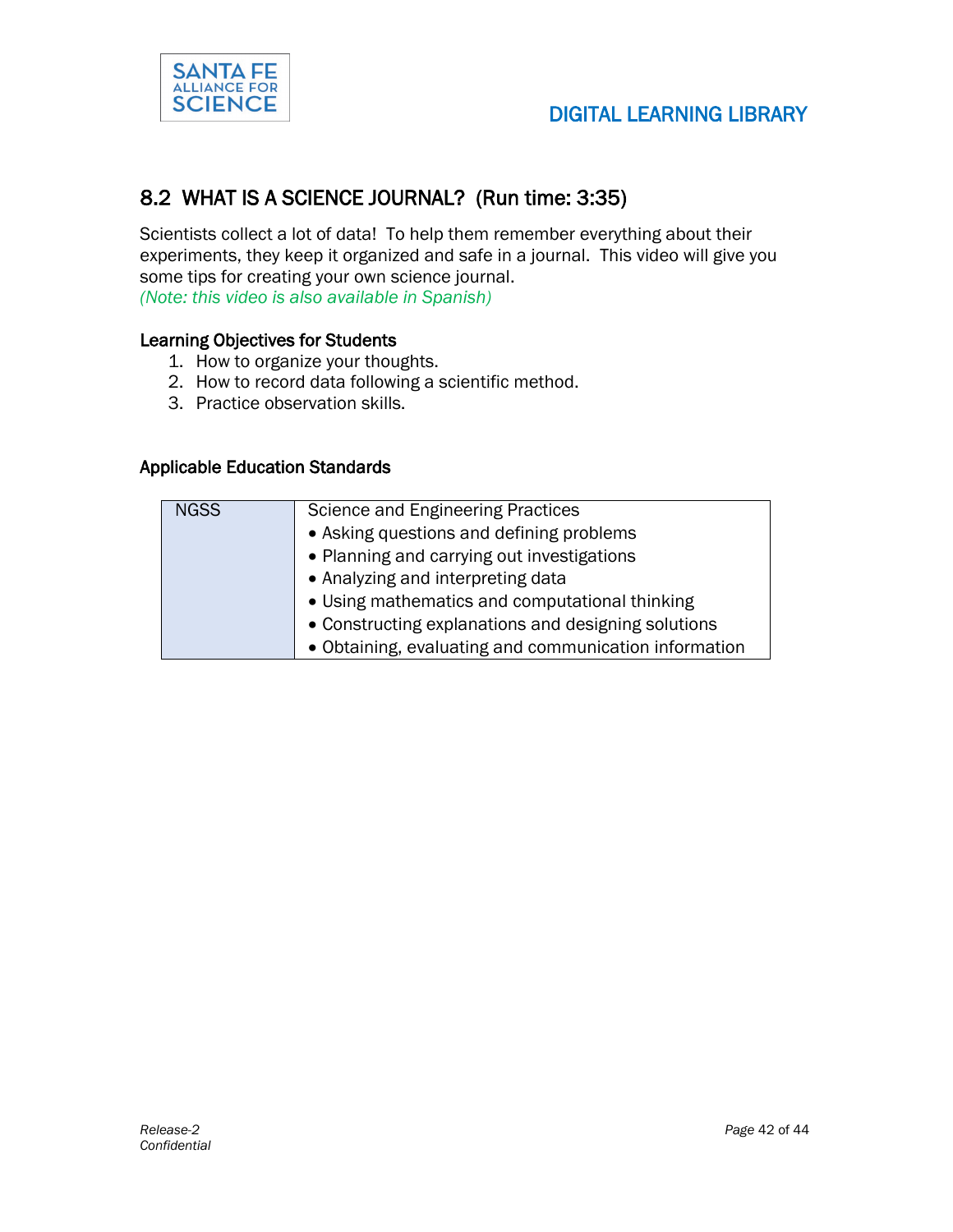

#### 8.3 GRAPHING & PRESENTING DATA (Run time: 7:05)

This video will teach you how to visually present the data that you collect for your STEM Fair project.

#### Learning Objectives for Students

- 1. Learn key terms: vertical and horizontal lines of a graph. Labeling a graph
- 2. How to plot data.
- 3. Relate changes in data to averages.
- 4. Show changes in time or other variables in an exploration.
- 5. Understand when to use a bar graph vs. a line graph.

#### Applicable Education Standards

| <b>CCSS</b> | MPs: 1, 2, 3                                 |  |  |
|-------------|----------------------------------------------|--|--|
|             | 2.MD.B.6; 2MD.D.9; 2MD.D.10                  |  |  |
|             | 3.MD.B.3; 3MD.B.4                            |  |  |
|             | 4.MD.B.4                                     |  |  |
|             | 5.G.A.2; 5.G.A. 3; 5.G.B.4                   |  |  |
|             | 6.NS.C.8                                     |  |  |
| <b>NGSS</b> | SEPs: Analyzing and interpreting data. Using |  |  |
|             | mathematical an computational thinking.      |  |  |

|                                                                           | <b>Supplemental Discussion Ideas</b>              |  |  |  |
|---------------------------------------------------------------------------|---------------------------------------------------|--|--|--|
| Variables                                                                 | Understanding what a variable is in science       |  |  |  |
|                                                                           | exploration, and how to represent it visually.    |  |  |  |
| Other observations                                                        | The video provides suggestions for other at-home  |  |  |  |
|                                                                           | activities for developing graphing skills.        |  |  |  |
| The following Alliance videos address other subjects that are useful when |                                                   |  |  |  |
| doing STEM Fair projects.                                                 |                                                   |  |  |  |
| <b>Science Journals</b>                                                   | See 8.2 in this Guide (importance of recording    |  |  |  |
|                                                                           | your data)                                        |  |  |  |
| <b>Calculating Averages</b>                                               | See 5.1 in this Guide                             |  |  |  |
| Energy Part 1                                                             | See 6.1 in this Guide (provides other examples of |  |  |  |
|                                                                           | graphing e.g., energy use in the home)            |  |  |  |